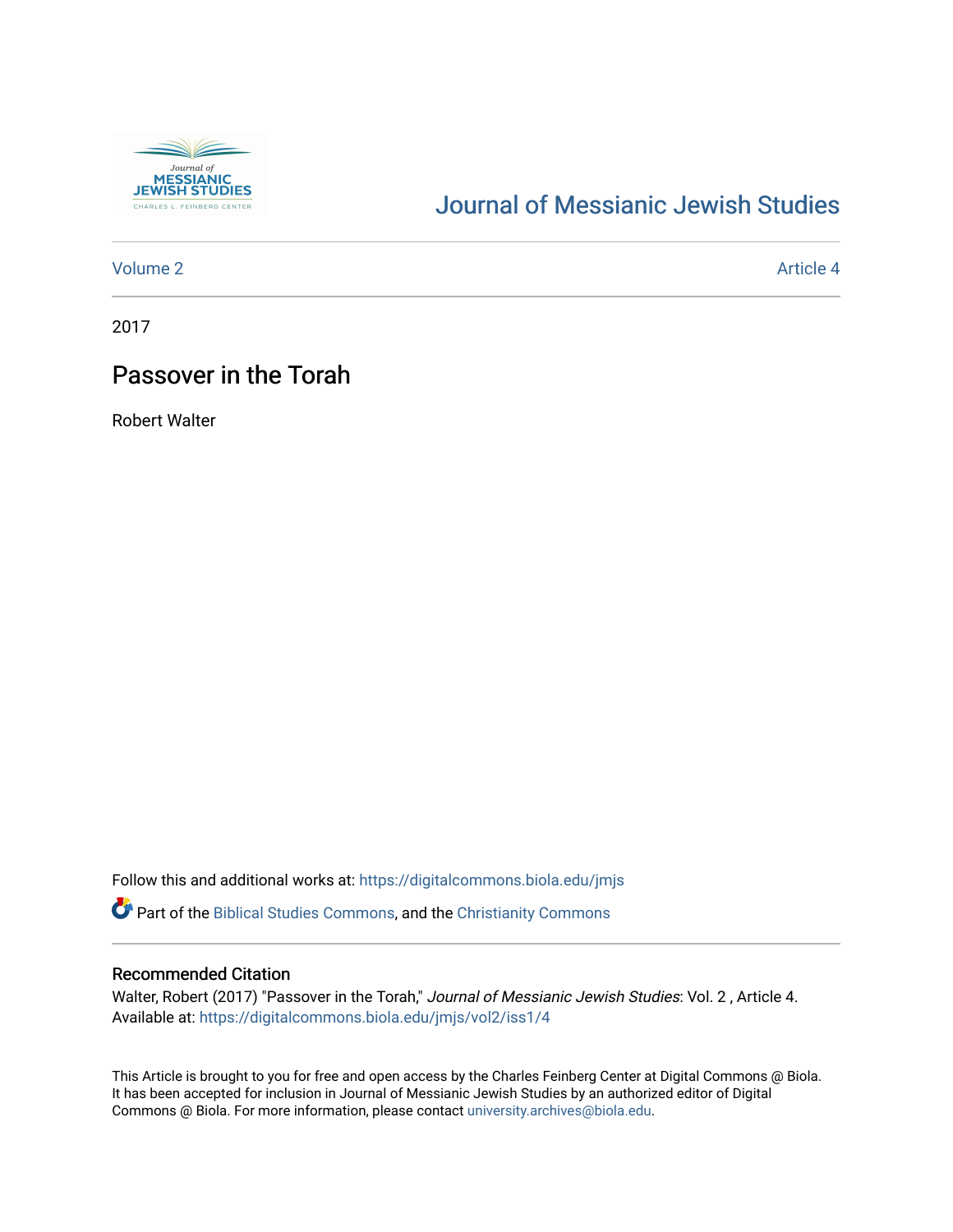

# Passover in the Torah

**Robert Walter** 

The earliest chapters of Genesis record God's initial dealings with humanity. He creates Adam and Eve, enjoys close fellowship with them, seeks them out after they had willfully disobeyed in the Garden of Eden, and promises to send a deliverer to redeem humankind and restore creation from chaos to peace. The thread of this promise is woven into all of the earliest events in Genesis, as if the Patriarchs are rehearsing the great deliverance that God will later bring about.

# PASSOVER IN GENESIS

In Genesis, Egypt is consistently portrayed as "a place that needs to be gotten out of, by God's help, for the sake of preserving God's people."1 And His ultimate goal is to bring them into the Promised Land. This has caused some scholars to sug-

1. Peter Enns, *Exodus*, NIV Application Commentary (Grand Rapids: Zondervan, 2000), 285.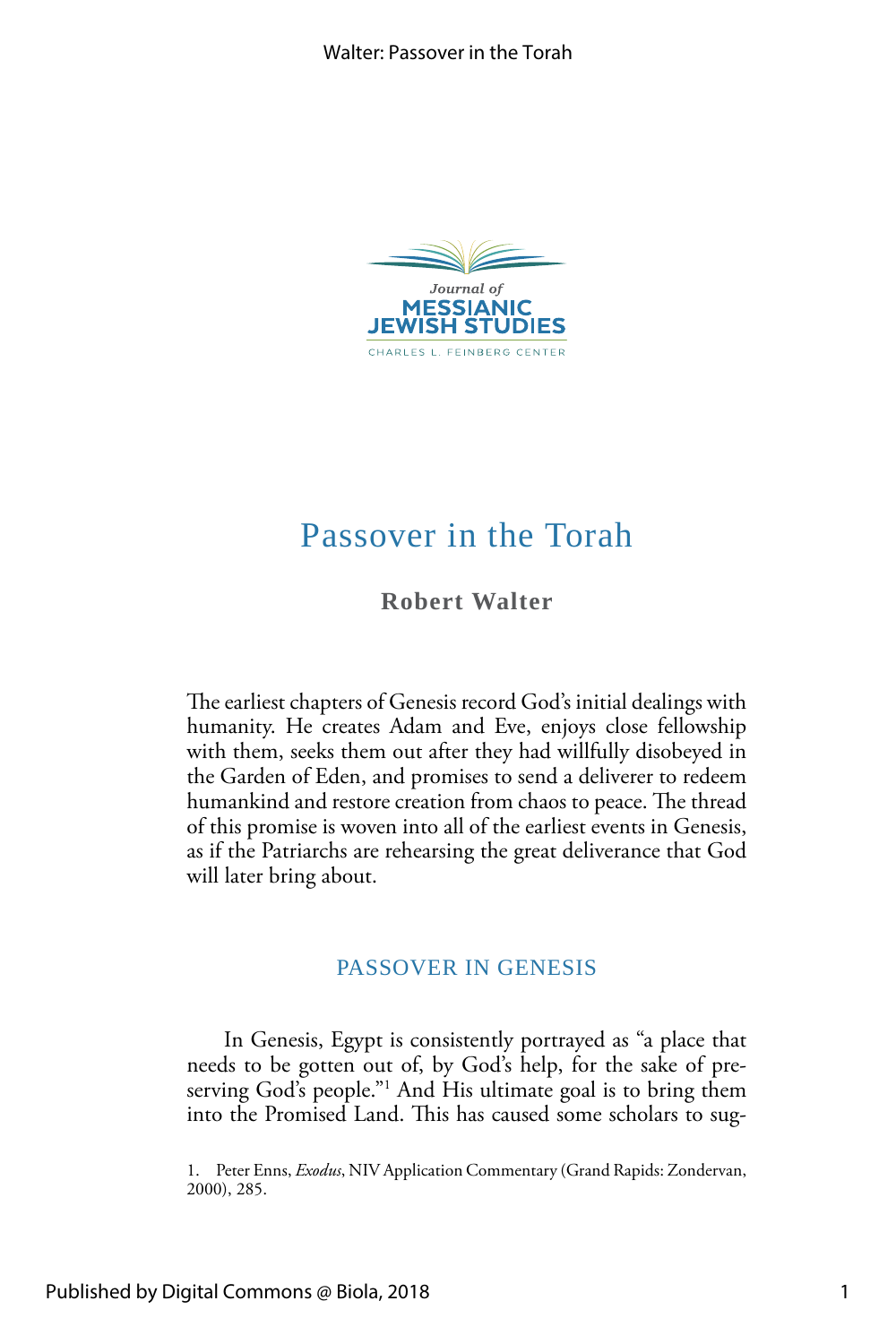26 *The Journal of Messianic Jewish Studies* Volume 2, 2017



gest that Genesis was actually written with Exodus in mind, as a prelude to show God's choosing of Israel as His people and to demonstrate that He is the supreme God, two vital elements in the Exodus account.2 While there are no specifc mentions of the Passover in Genesis, there are allusions to the Exodus. Therefore, as we embark on this study of the Passover in the Torah it's important to examine these Genesis passages to gain a greater understanding of the Passover's Exodus context.<sup>3</sup>

#### *Abram*

The first of these occurrences in Genesis is in the account of Abram. God makes a covenant with Abram in Genesis 12:1–3 where He calls him to get up and go. Abram is to follow God to a specifc Land and is promised that he will be made into a great nation and receive a great name, and that through him all the families of the earth will be blessed. In Genesis 15, God further establishes the covenant, promising to provide him a son, and giving boundaries for the aforementioned Land. This text also provides the frst hint pointing to the Exodus:

out with many possessions. . . . Then in the fourth generation they will return here . . . ." (Gen. 15:13–16) God said to Abram, "Know for certain that your descendants will be strangers in a land that is not theirs, where they will be enslaved and oppressed four hundred years. But I will also judge the nation whom they will serve, and afterward they will come

Perhaps to show His sovereign faithfulness to His promises, or to indicate the troubled future that Abram's descendants would endure, God chooses to reveal to Abram certain details about the Exodus. His descendants will be oppressed and enslaved, strangers in a foreign land for four hundred years. God himself will judge

3. For a more detailed overview of the Exodus as a paradigm for salvation as found in Genesis, see Enns' comments on Exodus 13:17–14:31 in Enns, *Exodus*, 279–89.

<sup>2.</sup> Enns, *Exodus*, 285.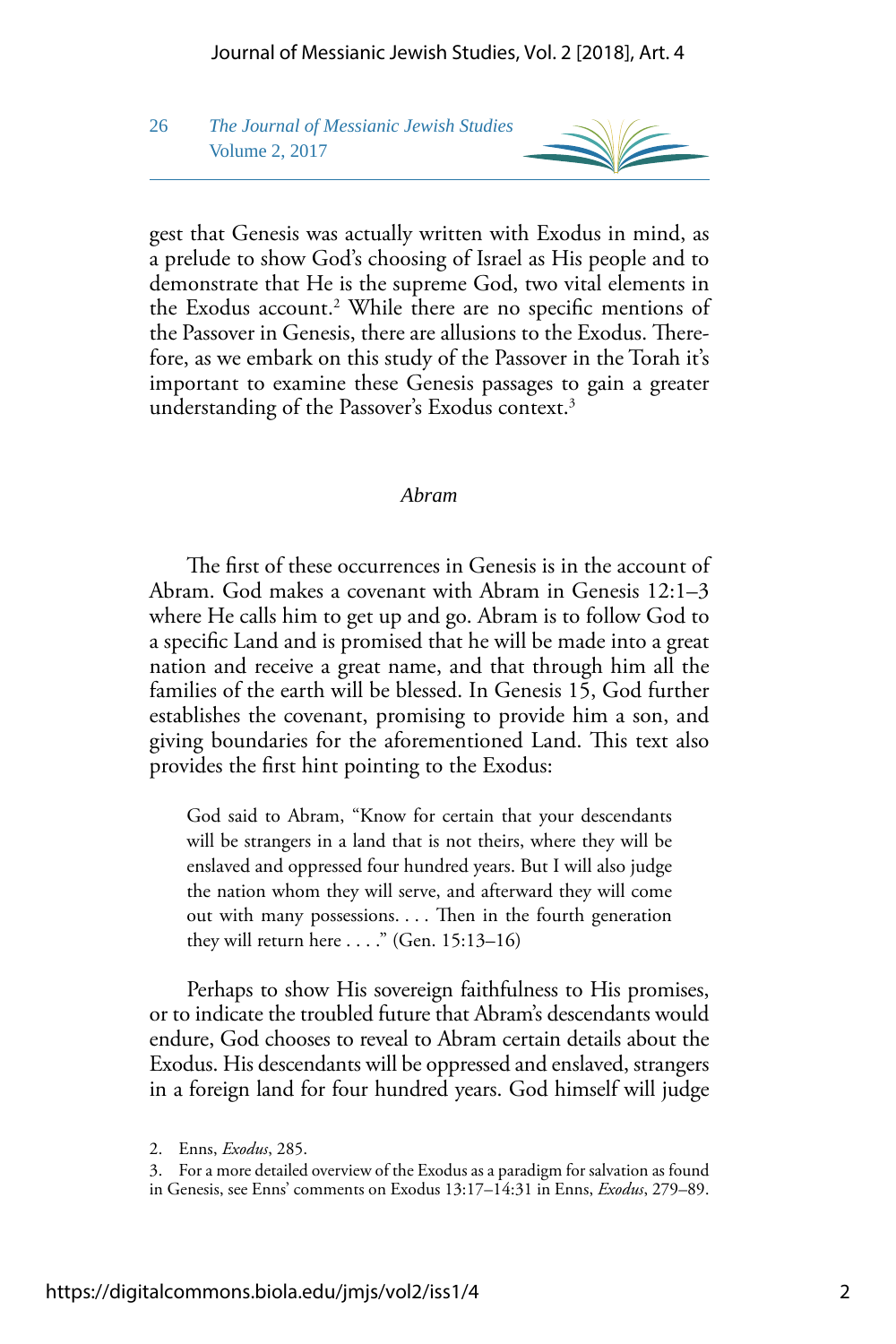

Robert Walter, 27 Passover in the Torah

the nation oppressing them. The descendants will leave that foreign land with many possessions and return to the Land of Promise. There is no mention of the Passover, but there is a prediction of national deliverance and return to the Land, two major themes in the Exodus from Egypt. $4$ 

#### *Joseph*

Perhaps the strongest foreshadowing of the Exodus in the Torah is found in the life of Joseph. In Genesis 37–50, we learn that Joseph is beloved by his father, rejected and hated by his brothers, sold into slavery for silver, wrongly accused, and convicted of crimes. Though he is blameless, he enters the depths of sufering in an Egyptian prison. It is from that lowest point that God turns Joseph's situation around, raising him from the pit and exalting him to a position that is answerable to Pharaoh alone.

Later in the account, famine strikes the region and Joseph encounters his brothers face to face, this time possessing the authority and ability to strike them down for what they had done to him. He instead shows mercy. As the brothers stand awestruck and afraid, Joseph comforts them with his understanding of God's sovereign hand at work in all that has happened. Joseph assures them,

 me here, for God sent me before you to preserve life. . . . God sent Now do not be grieved or angry with yourselves, because you sold

 you out of . . . ," introducing the covenant action of God that appeals to an earlier 4. It should be noted that the covenant event of Genesis 15 between God and Abram, and the covenant event of Exodus 20 between God and Israel at Sinai have striking similarities. Sailhamer points out a number of these: (1) the similar wording of Genesis 15:7 and Exodus 20:2, "I am the LORD your God who brought act of divine salvation; (2) fre and darkness accompanying God's presence at Sinai (Exod. 19:18; 20:18; Deut. 4:11) compared with the fre and darkness of Abram's vision (Gen. 15:12, 17); and (3) the common thread of the Exodus from Egypt that joins the two covenants (Gen. 15:14). See John H. Sailhamer, "Genesis" in *The Expositor's Bible Commentary: Genesis–Leviticus*, rev. ed. (Grand Rapids: Zondervan, 2009), 1:173–74.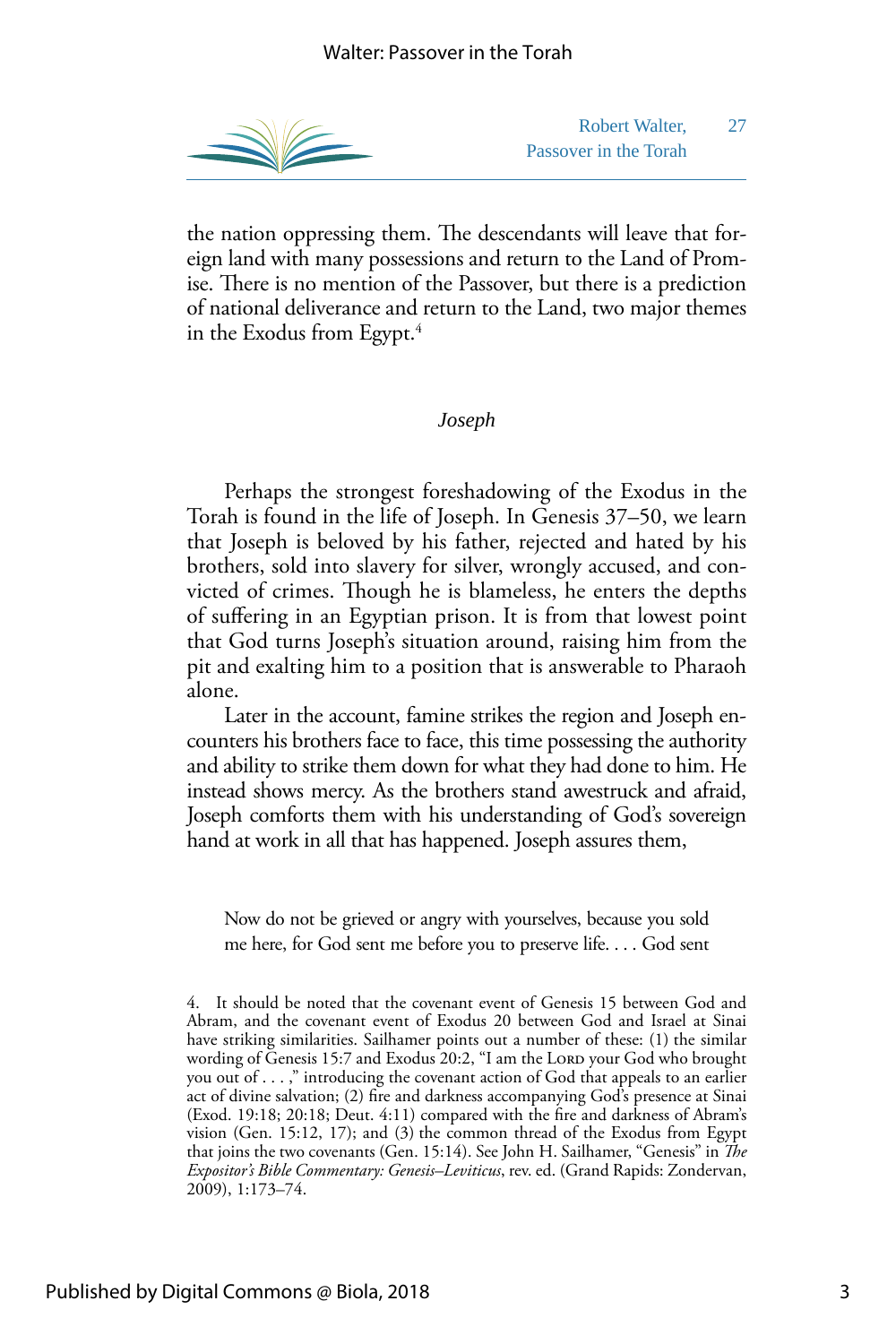



me before you to preserve for you a remnant in the earth, and to keep you alive by a great deliverance. (Gen. 45:5, 7)

In Joseph's view, God has used his trials for good. He highlights three results of his sufering: (1) the preservation of life, presumably for Egypt and others; (2) the preservation of a remnant, best explained as the Hebrew people; and (3) the coming of a great deliverance, which most likely points to the Exodus from Egypt.5 Joseph later provides a similar refection as he gives his brothers fnal instructions before his death:

 alive. . . . I am about to die, but God will surely take care of you and to Abraham, to Isaac and to Jacob. . . . God will surely take care As for you, you meant evil against me, but God meant it for good in order to bring about this present result, to preserve many people bring you up from this land to the land which He promised on oath of you, and you shall carry my bones up from here. (Gen. 50:20, 24–25)

Here Joseph reiterates God's sovereignty throughout his trials, which has resulted in the preservation of life for many people, both Egyptians and descendants of Jacob. He also begins to prophesy concerning God visiting His people at a future time to bring them out of Egypt and into the Promised Land. We again see the redemptive pattern of the Exodus presented to us in Genesis as Joseph appeals to the covenant promises that God made to the Patriarchs.<sup>6</sup>

6. See Genesis 12:1–3; 15:18–21; 26:3–5; 35:12.

<sup>5.</sup> While this fnal point on the "great deliverance" can be seen as fnding its fulfllment in the rescue from the current famine in Joseph's time, the preservation of the covenant family carries with it the purpose of future promise fulfllment, especially in the Exodus. Hamilton suggests as much in Victor P. Hamilton, *The Book of Genesis: Chapters 18–50*, New International Commentary on the Old Testament (Grand Rapids: Eerdmans, 1995), 576. This view also makes sense when comparing the parallel statements of Joseph in Genesis 50:20, 24–25, with the preservation of life and a remnant of 45:5 paralleling what Joseph says brought about "this present result" in 50:20; and the "great deliverance" of 45:7 paralleling God's future "visit" in 50:24–25.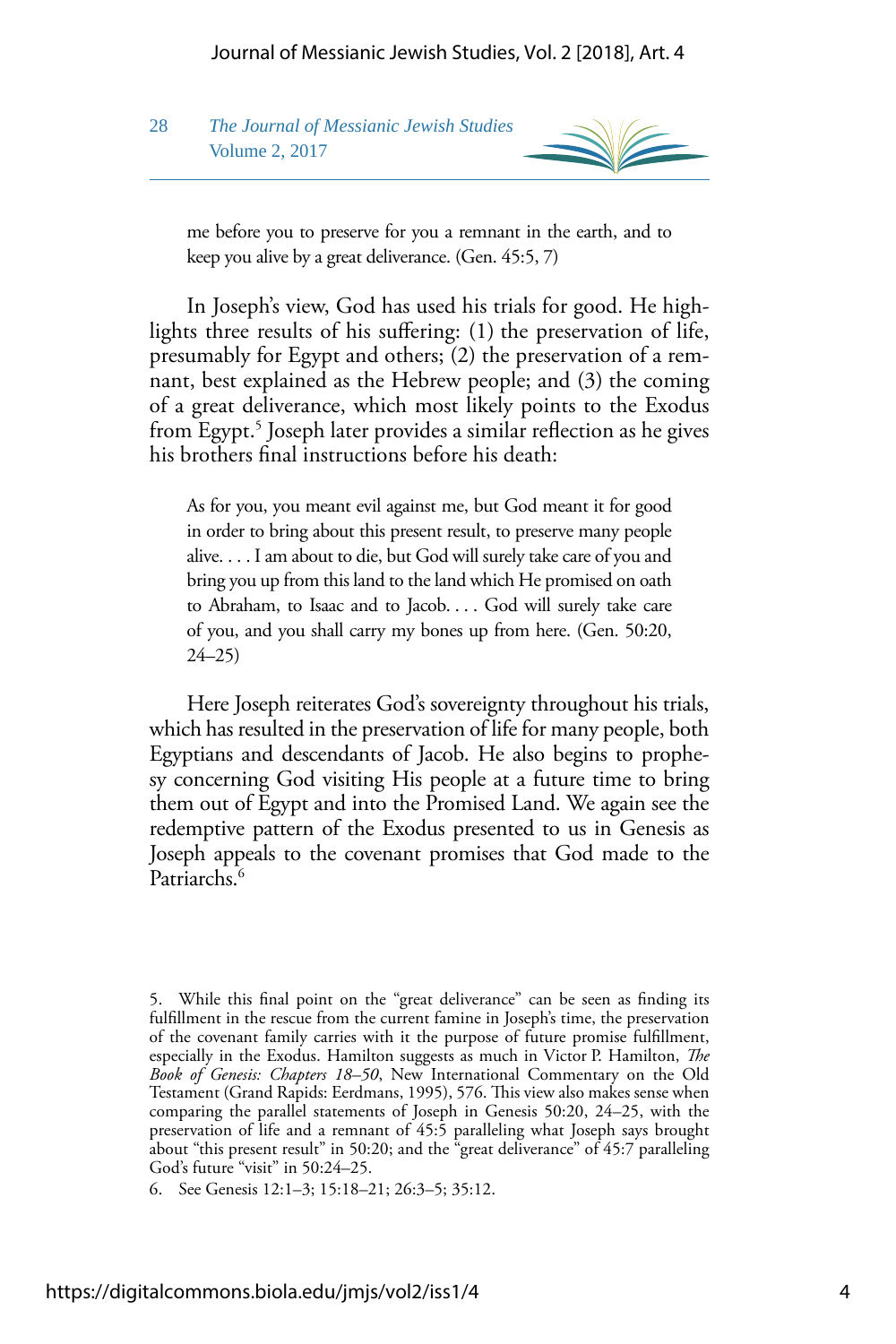

Robert Walter, 29 Passover in the Torah

## THE GENESIS–EXODUS BRIDGE

As the story unfolds in the early chapters of Exodus, it is important to note the ongoing connections between the Genesis and Exodus narratives. There are three particular points that warrant mention, as they tie Joseph's experiences in Egypt and his dying words in Genesis 50 to the Passover and Exodus more than 400 years later. First, the word for "take care of" or "visit" in 50:24–25 is a form of the Hebrew verb, ָפַּדק *paqad* . Te connotation is that God's presence will be with Israel as He will visit them with the intent to aid and change their fortunes. Moving forward, this same Hebrew word is only used at key points throughout the Exodus narrative to describe God taking action to deliver. It is used in Exodus 3:16 when Moses is commissioned to go to the leaders of Israel and announce that God has remembered His people and *taken note of their afflictions. In Exodus 4:29–31, as Moses and* Aaron address the elders and proclaim that God has *taken note of*  their afflictions, the people believe, bow low, and worship God. And in Exodus 13:19, as the exhumed bones of Joseph are being carried off with the redeemed nation, Moses quotes Joseph's dying words from Genesis 50:25. It appears that Moses understood that Joseph's prophetic words were coming to pass. We can surmise with a certain level of confdence that the author of Exodus uses דק ָפּ, *paqad*, in these key texts to demonstrate the promise-fulfllment relationship and build a bridge between the patriarchal narratives of Genesis and the redemptive Passover event in Exodus.<sup>7</sup>

Next, the word for "to bring up" in Genesis 50:24–25 is the Hebrew verb ָעָהל ,' *alah*, which Joseph uses to indicate how God *will bring* Israel *up* from Egypt and also how the Israelites *will bring* Joseph's bones with them at their deliverance. The word is used a number of times in the Exodus narrative to refer to God's

<sup>7.</sup> See Bruce K. Waltke, with Cathi J. Fredricks, *Genesis: A Commentary* (Grand Rapids: Zondervan, 2001), 627; and Claus Westermann, *Genesis*, trans. David Green (New York: T&T Clark, 2004), 324; and K. A. Mathews, *Genesis 11:27– 50:26*, New American Commentary (Nashville: Broadman & Holman, 2005), 1B:930. Also, for the rabbinic tradition that views ָפַּדק , *paqad*, as a sort of password passed on from generation to generation in Egypt, see note on Genesis 50:24 in Nosson Scherman, ed., *The Chumash: The Torah, Haftaros and Five Megillos*, ArtScroll Series (Brooklyn, NY: Mesorah Publications, 1993), 289.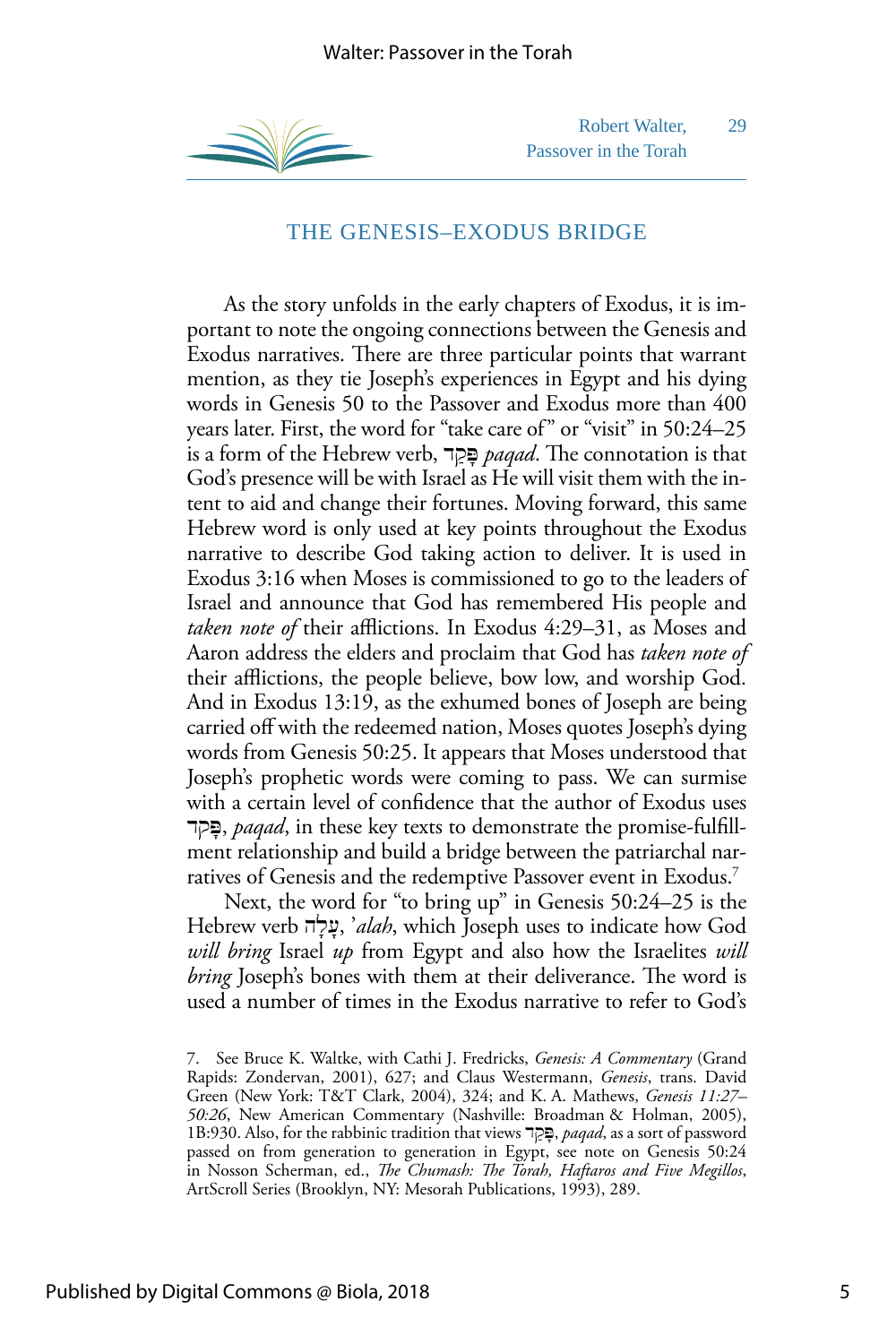### 30 *The Journal of Messianic Jewish Studies* Volume 2, 2017



intentions to set Israel free and *bring* His people *up* to the Land, most notably in Exodus 3:8 as He speaks to Moses from the burning bush.

Lastly, the frst biblical mention of the three Patriarchs—Abraham, Isaac, and Jacob—all together is found in Genesis 50:24. In combining the three, Joseph encapsulates the covenant promises that God has made to them and begins to prophesy how God will fulfll those promises by visiting and transferring Israel from Egypt to the Promised Land. Joseph casts the hope of the Patriarchs onto the deliverance from Egypt as he predicts the Exodus (cf. Heb. 11:22). Just like the limited use of the word ָפַּדק , *paqad*, so also the only mention of the three Patriarchs together is included at the end of Genesis, which later appears at key points in the Exodus narrative (Exod. 2:23–25; 3:6–8, 16–17; 6:1–5, 8).

Words matter and it appears that leading up to the redemption experienced through the Exodus, פַּדק ָ , *paqad*; ָעָהל ,*' alah*; and "Abraham, Isaac, and Jacob" are used to demonstrate the promise-fulfllment relationship between Joseph's dying words and the redemptive events of the Exodus. It's safe to say that with his dying words, Joseph stands as the covenantal bridge between the family under the leadership of the Patriarchs and the nation under the leadership of Moses. His words set the stage for how God would take redemptive action, visit His people to set them free, and transfer them from a place of bondage to a place of freedom.

#### *Passover in Exodus*

The first five chapters of Exodus trace the path toward the great deliverance that will ultimately come at the frst Passover. Israel has grown in number while living in Egypt, and their situation takes a turn for the worse when a new Pharaoh arises who knows nothing of Joseph (Exod. 1:8). Great persecution and affiction ensues for Israel, and in the midst of it, Moses is born. God sovereignly chooses and prepares Moses from birth to serve as the redemptive fgure through whom He will fulfll His promises.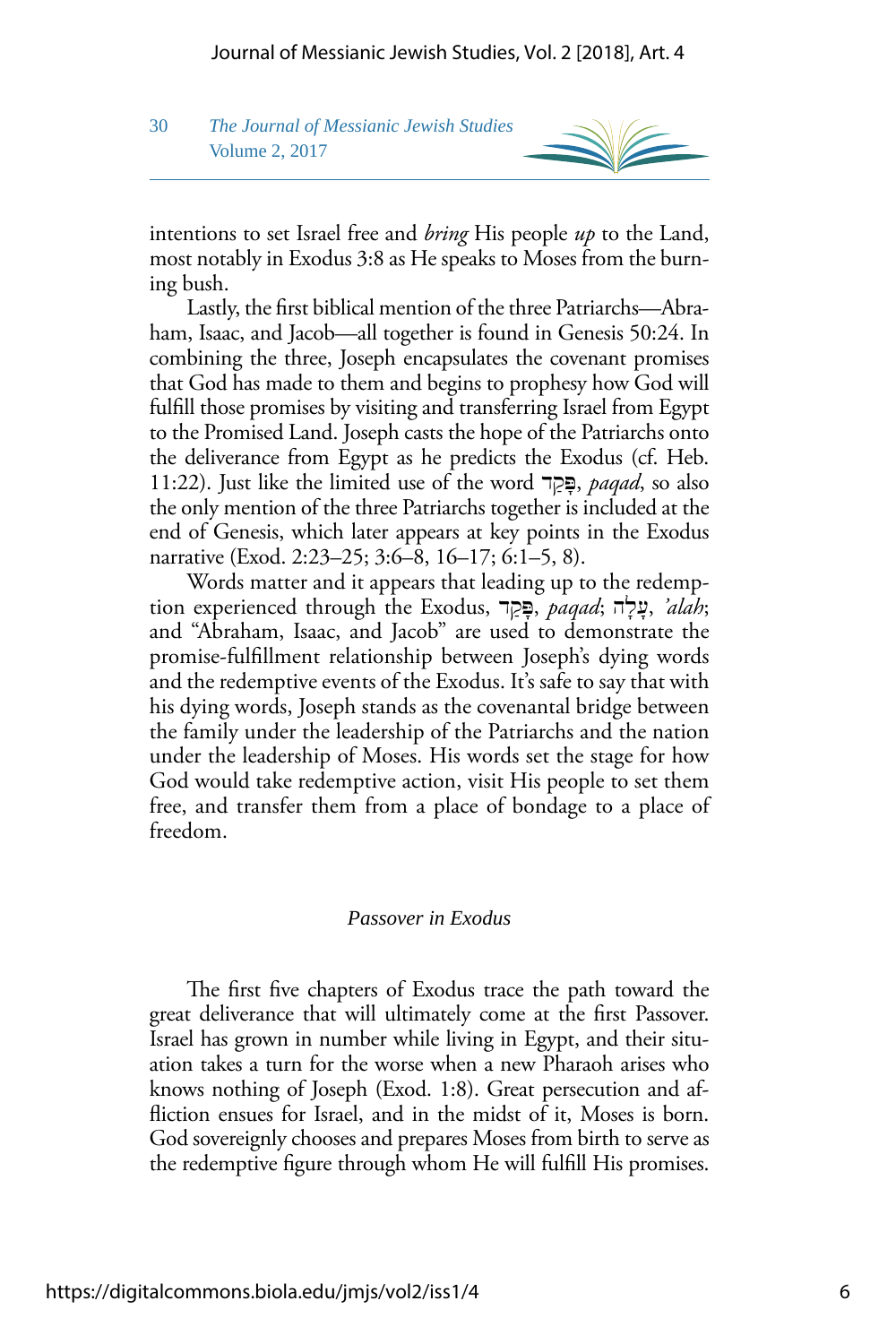

Robert Walter, 31 Passover in the Torah

Israel's cries are heard by God and He begins to take covenant action (2:23–25). He speaks with Moses from the burning bush, and gives him a divine mission to go to Pharaoh and the elders of Israel to proclaim Israel's liberty (3:1–22). When the elders hear Moses' report, they immediately believe and worship (4:29–31). Pharaoh, on the other hand, questions the identity, nature, and character of the God of Israel and hard-heartedly refuses to acquiesce to God's bidding (5:2). Under the duress of increased labor, even Israel begins to question Moses' intentions (5:21).

#### *The Four Promises*

As the now distressed and confused Moses seeks understanding and insight from God, God answers by pointing to what He is about to do. In Exodus 6:6–7 we read:

Say, therefore, to the sons of Israel, "I am the LORD, and *I will bring you out* from under the burdens of the Egyptians, and *I will deliver you* from their bondage. *I will also redeem you* with an outstretched arm and with great judgments. Then *I will take you* for My people, and I will be your God; and you shall know that I am the LORD your God, who brought you out from under the burdens of the Egyptians." (emphasis added)

The four highlighted promises serve as the basis for the four cups used during the traditional Jewish celebration of the Passover Seder. Jewish sources interpret these four promises as the backbone of the entire Passover experience, each one representing a stage in the progressive unfolding of Israel's redemption. $^8$ The first two promises, that God will bring Israel out and deliver His people from Egyptian bondage, speak of how He will physically transfer Israel from Egypt to the Promised Land,<sup>9</sup> and in

<sup>8.</sup> See note on Exodus 6:6–7 in Scherman, *The Chumash*, 319.

<sup>9.</sup> See Kaiser's comments on the use of "to bring out" in Walter C. Kaiser Jr., "Exodus," in *The Expositor's Bible Commentary: Genesis-Leviticus*, rev. ed. (Grand Rapids: Zondervan, 2012), 1:394.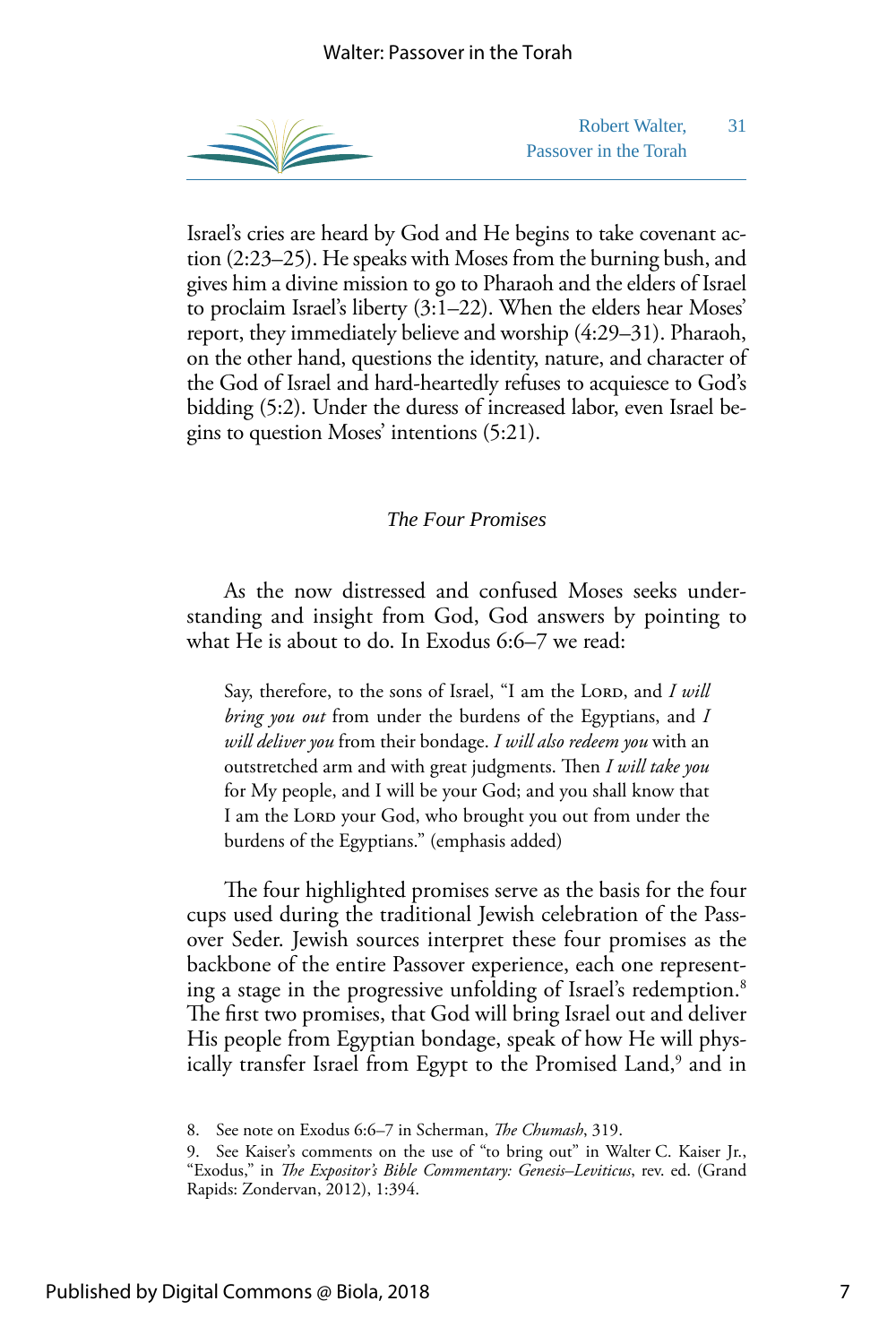

the process change the status of His people from slave to free.

The third promise is that God will redeem Israel. The Hebrew verb ָגַּלא ,*ga'al*, used here can carry the sense of repurchasing something that once belonged to you. It points to a transaction between parties where the purchaser pays a price, and as a result takes ownership and possession of that which is purchased.<sup>10</sup> Likewise, through the Passover, God will pay a price (the Lamb) to repurchase Israel His frstborn (Exod. 4:22) from slavery, taking ownership and possession of His people and bringing them into the Land. $^{11}$ 

The fourth promise is that God will take Israel to Himself. Te Hebrew verb ָלַחק , *laqach*, used here is found over one thousand times in the Old Testament and means "to take, or receive," but often its nuance is determined by the words with which it is used.12 Here God takes Israel to be His people; He will be their God. This promise ultimately points to the close, special relationship that God and His people will enjoy beyond their redemption.<sup>13</sup> Christian and rabbinic sources view this promise being fulflled at Sinai when God "takes" Israel, entering into a covenant contract, even a "marriage," with His people as they accept His Torah.<sup>14</sup>

As we keep reading, we see that there are two more promises in Exodus 6:8 that refer directly to God bringing Israel into the Promised Land and giving His people the Land as a possession:

*I will bring you* to the land which I swore to give to Abraham, Isaac, and Jacob, and *I will give it to you* for a possession; I am the LORD. (emphasis added)

To summarize the six promises in Exodus 6:6–8, the frst three (bring you out, deliver you, redeem you) relate to Israel's

11. See Kaiser's comments on the use of גַּלא ָ , *ga'al*, in Kaiser, "Exodus," 1:394.

<sup>10.</sup> R. Laird Harris, " גַּלא ָ , "*Teological Wordbook of the Old Testament*, ed. R. Laird Harris, Gleason L. Archer, and Bruce K. Waltke (Chicago: Moody Press, 1980), 1:300.

<sup>12.</sup> Walter C. Kaiser, " ָלַחק , "*Teological Wordbook of the Old Testament*, 1:1125.

<sup>13.</sup> Douglas K. Stuart, *Exodus*, , New American Commentary (Nashville: B&H, 2006), 2:172.

<sup>14.</sup> See note on Exodus 6:6–7 in Scherman, *The Chumash*, 319.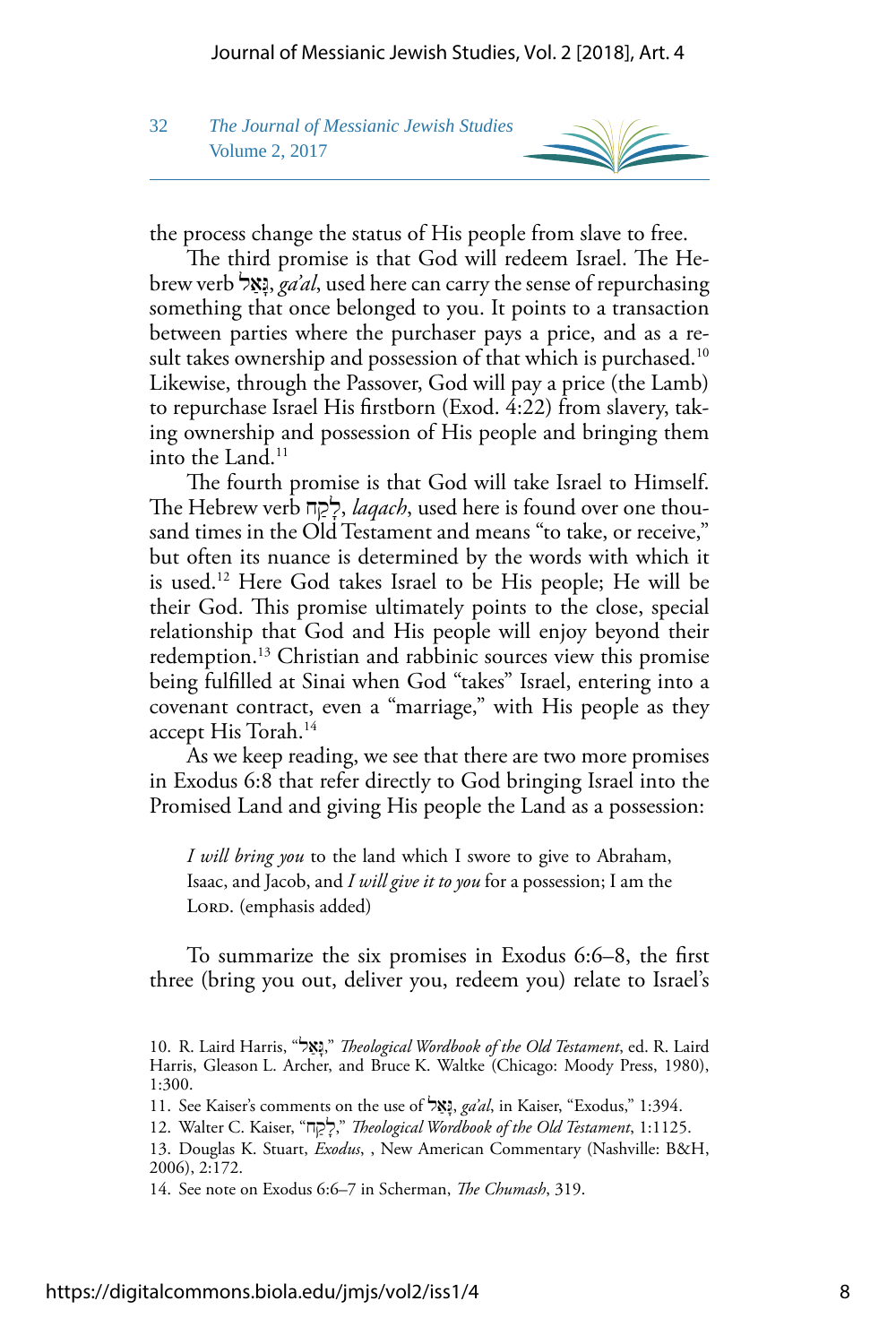

Robert Walter, 33 Passover in the Torah

condition in Egypt before the crossing of the Red Sea, and the fourth promise (take you to Myself), plus the ffth and sixth promises (bring you to the Land, give Land as a possession) relate to Israel's experience beyond the crossing of the Red Sea.

#### *Faithful Obedience and the Promises*

When we consider divine promises, it is important to ask a couple of questions: When God makes us a promise, what is our responsibility? What are we to do with that promise? Pause to think about that for a moment. The simple answer is to believe. We are to believe and have faith that God will indeed come through on the promise that He has made. In light of the fact that the redemptive act at Passover is based on God's promises to the Patriarchs, to Moses, and to all Israel, we conclude that faith has always been a key element in redemption. From the moment the promises are mentioned in Exodus 6 through the crossing of the Red Sea in Exodus 14, the faithful obedience of Israel is on display as God faithfully fulflls His promises (see Heb. 11:28–29).

#### *The Passover*

The tenth and final plague begins the climb to the Torah's redemptive crescendo. In Exodus 11 God pronounces judgment upon Egypt, namely through the slaying of all frstborns in the land. God then gives the specifcs of the fnal plague to Moses in three sections in chapters 12 and 13. He describes how Israel is to observe the frst Passover in Egypt (12:1–13), how His people are to observe it throughout their future generations (12:14–20; 13:1–16), and who is to observe it (12:42–49). Moses then relays God's instructions to Israel (12:21–27), and we see the event unfold as God has described (12:28–41).

The Israelites are to choose a one-year-old, unblemished male lamb, bring it into their homes to examine it from the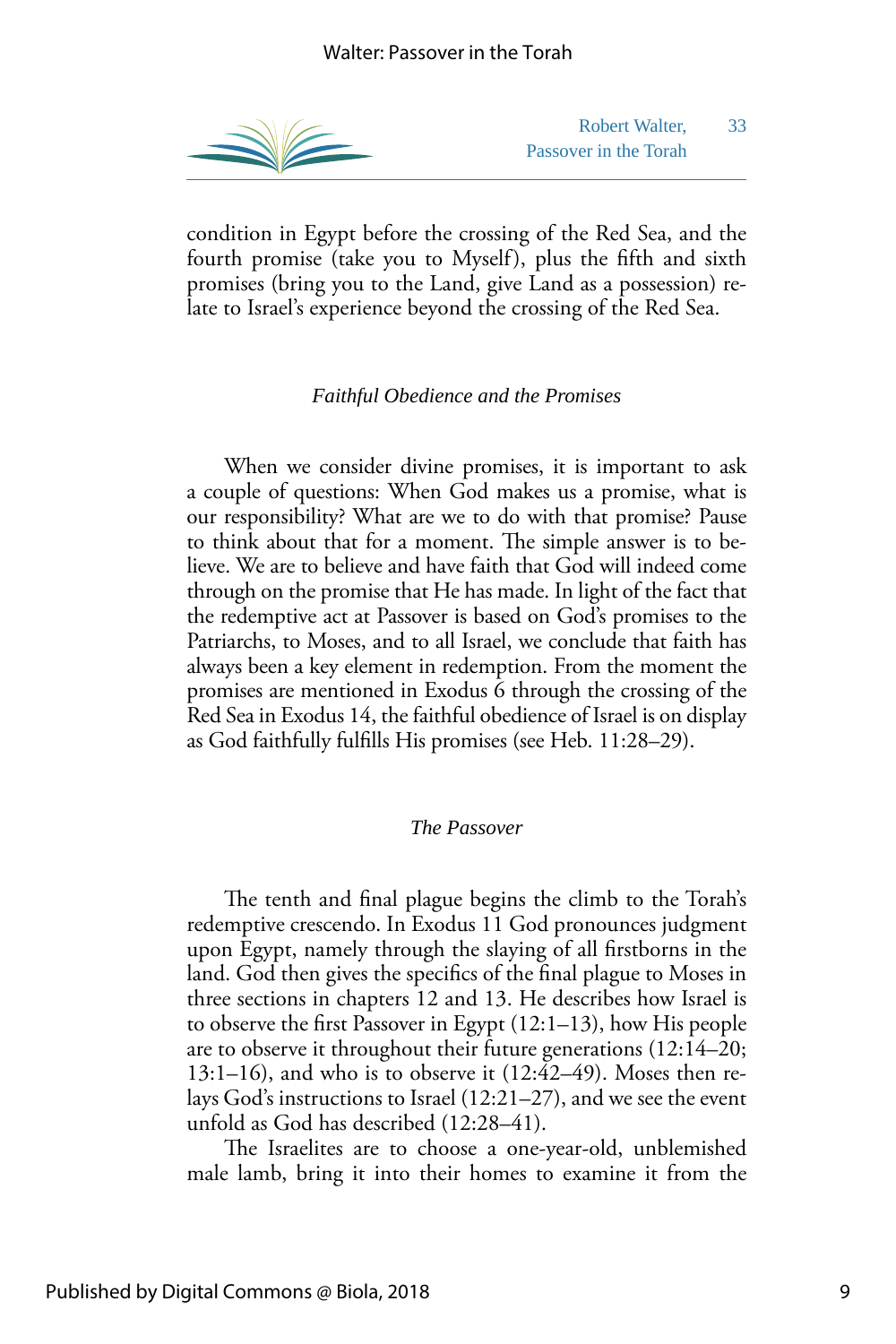## 34 *The Journal of Messianic Jewish Studies* Volume 2, 2017



tenth day to the fourteenth day of the frst month. When twilight on the fourteenth comes, each household will sacrifce their lamb, take its blood in a basin, dip hyssop into the blood, and apply the blood to the lintel and two doorposts of their home, remaining inside the home for the remainder of the night. They will roast the entire lamb and eat it in haste, with unleavened bread and bitter herbs, burning whatever remains the following morning.

This is Israel's moment of truth. All of the promises of deliverance for God's people are narrowing down to this moment. The blood of the Passover lamb is the hinge upon which their fulfllment turns. They have received the instructions; now the people have to exercise their faith that God will come through. By faith they have to examine and slay the lamb. By faith they have to take its blood and put it on their doors. By faith they have to wait upon the Lord. The blood stands as a testimony to their faith in God's redemptive promise and power.

That night the destroyer slays the firstborn of every human and beast in Egypt. When it comes to the homes marked by the blood of the lamb, God promises to "pass over" (פּסָה, *pasach*) those homes. This verbal form of the noun **ֶפּסָה**, *pesach*, where we get the name "Passover," appears only four times with this sense in the Tanakh (Exod. 12:13, 23, 27; Isa. 31:5). Elsewhere, it can be translated as "to have compassion," "to protect," "to skip over," or "to hedge, straddle." Some scholars suggest a more protective nuance in these passages and see God as protecting the entrances of the homes, not allowing the destroyer to enter.<sup>15</sup> A passage like Exodus 12:23 makes more sense then, as it reads:

For when the LORD goes through to smite the Egyptians, He will see the blood on the lintel and the two doorposts, and the LORD will *protect* the door and not let the Destroyer enter and smite your home.16 (emphasis added)

This view ultimately puts God in a more active position as

<sup>15.</sup> Baruch A. Levine, *Leviticus*, JPS Torah Commentary (Philadelphia: Jewish Publication Society, 1989), 156; Mark F. Rooker, *Leviticus*, New American Commentary (Nashville: Broadman & Holman, 2000), 3A:285. 16. Translation quoted from Levine, *Leviticus*, 285.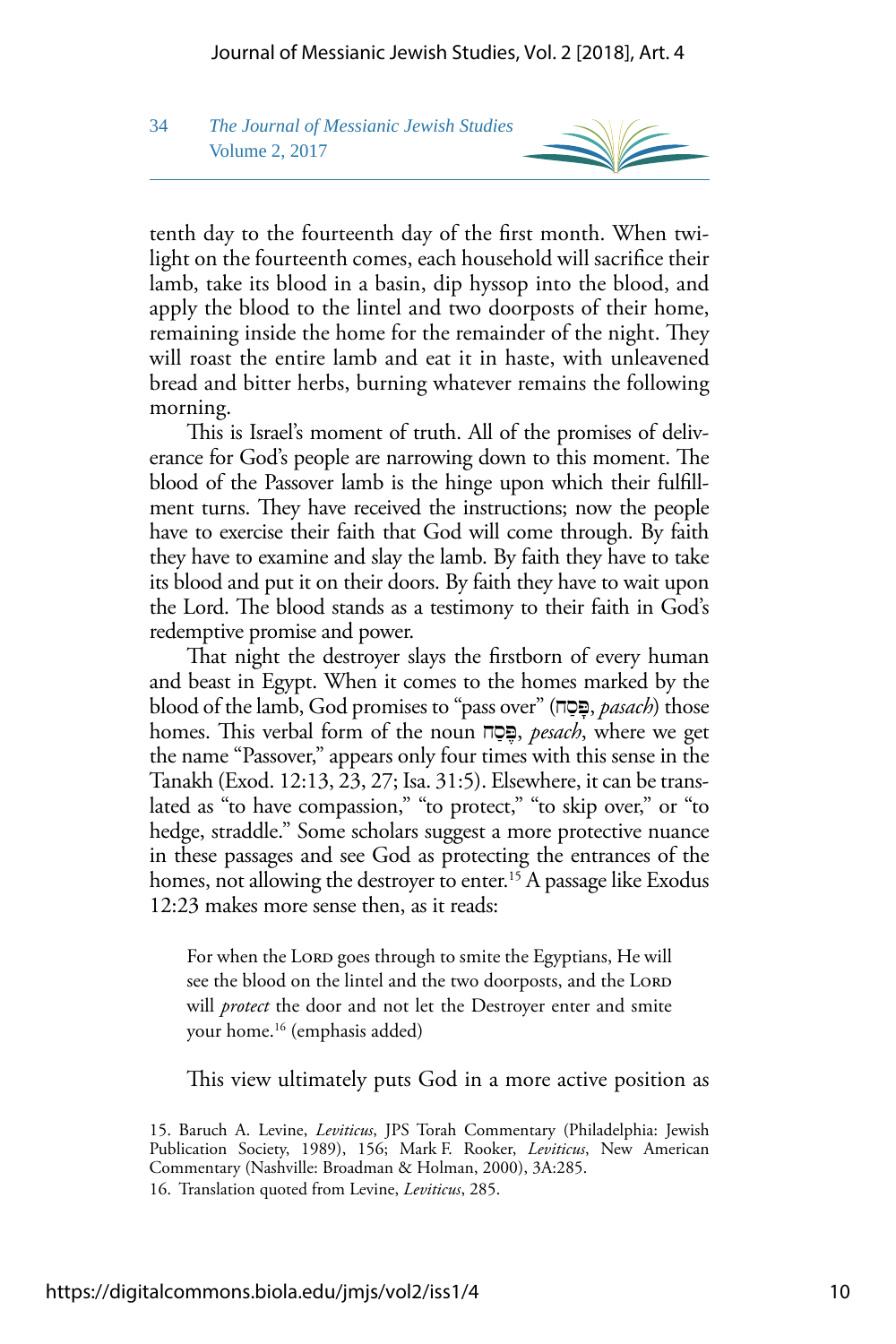

Robert Walter, 35 Passover in the Torah

defender. Rather than skipping over and passing homes by, He is instead standing between the plague and the faithful, between the judgment and the redeemed, with the shed blood serving as the basis for His sparing the firstborn males of that home. This is why we believe that the blood of the lamb is a prophetic portrait or type of the "Lamb of God" to come.

The next morning Pharaoh arises and expels Moses and Israel from Egypt. The first three Exodus 6 promises have been fulflled. Israel's redemptive price is paid with the blood of the lamb. She is released from bondage, and promptly departs that land, with Joseph's bones in tow, plundering the Egyptians of silver and gold as she leaves.

As Israel departs Egypt, Pharaoh's heart is hardened and he pursues Israel with the intent to enslave the people once again. God leads Israel to the Red Sea, protecting and guiding His people with the pillar of cloud by day and fire by night. The Egyptian army draws closer to the seemingly vulnerable Israelites, when God steps in and executes one fnal act of judgment and deliverance. As Pharaoh and the Egyptian army are held at bay by the pillar of fre, God miraculously parts the Red Sea, allowing Israel to cross over on dry ground. Pharaoh gives chase through the sea, the waters envelop the army of Egyptians, and the people of Israel watch their former oppressors fnally defeated as their corpses are washed upon the shore.17 Israel rejoices greatly as the people enjoy their frst taste of freedom and nationhood.

## PASSOVER IN THE TORAH BEYOND THE EXODUS

The Passover and Exodus have become a reference point in the nation's history and identity throughout the rest of the Torah. Often when specifc commandments are given in Exodus, Leviticus, Numbers, and Deuteronomy, God is referred to with a qualifying reference to how He has brought Israel

<sup>17.</sup> While Exodus 14:28 does not explicitly mention whether or not Pharaoh himself was in the sea, Psalm 136:15a suggests that he may have been. It states, "But he overthrew Pharaoh and his army in the Red Sea."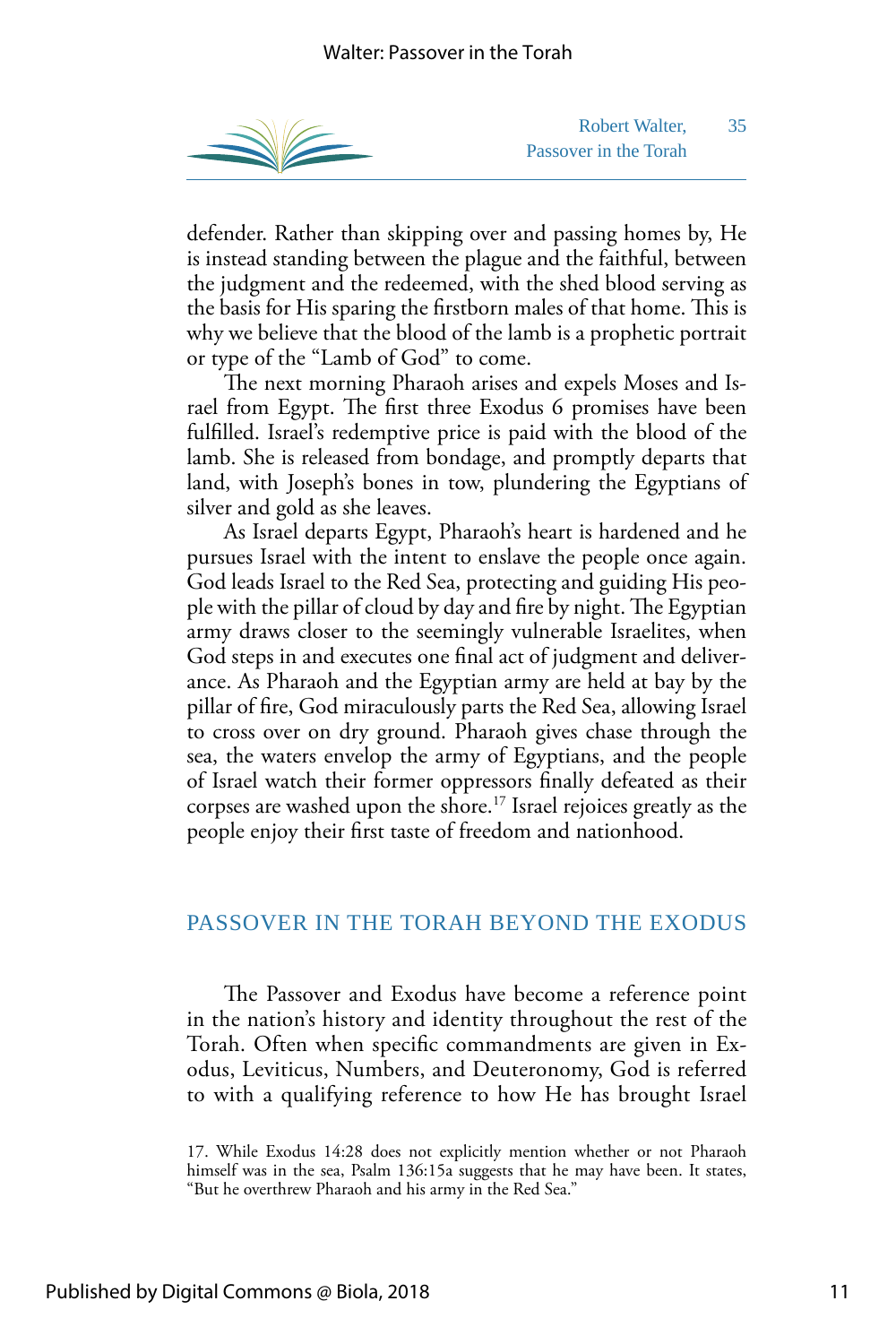36 *The Journal of Messianic Jewish Studies* Volume 2, 2017



out of Egypt.<sup>18</sup> These books also chronicle the development of the annual memorial celebration of the Passover. Specifc guidelines for when, where, and how to observe the Passover are laid out and warrant further attention as they impact much of what we read in the rest of Scripture.

#### *Passover in Leviticus*

Leviticus 23 lays out the annual cycle of God's appointed times that the people of Israel are to observe throughout their generations. The list of these appointed times includes the weekly Sabbath, followed by four specifc celebrations in the spring and three in the fall. Passover is the frst of these annual feasts mentioned. Leviticus 23:4–8 reads:

These are the appointed times of the LORD, holy convocations which you shall proclaim at the times appointed for them. In the frst month, on the fourteenth day of the month at twilight is the LORD's Passover. Then on the fifteenth day of the same month there is the Feast of Unleavened Bread to the LORD; for seven days you shall eat unleavened bread. On the frst day you shall have a holy convocation; you shall not do any laborious work. But for seven days you shall present an offering by fire to the LORD. On the seventh day is a holy convocation; you shall not do any laborious work.

With the central elements of the lamb and unleavened bread both commemorating the Passover event in Egypt, there is some uncertainty as to whether or not the Passover and Feast of Unleavened Bread refer to two separate appointed times or if they refer to the same appointed time. They seem to be held as distinct in Leviticus 23:4–8. However, many scholars view them as distinct celebrations that are joined together and used

<sup>18.</sup> See Exodus 16:6; 18:1; 20:2; 29:46; 32:11; Leviticus 11:45; 19:36; 22:33; 25:38; 26:13; Numbers 15:41; 20:16; 21:5; 23:22; 24:8; Deuteronomy 4:20; 5:6, 15; 6:12; 7:18–19; 8:14; 9:26; 13:5, 10; 16:1; 20:1; 26:8; and 29:25.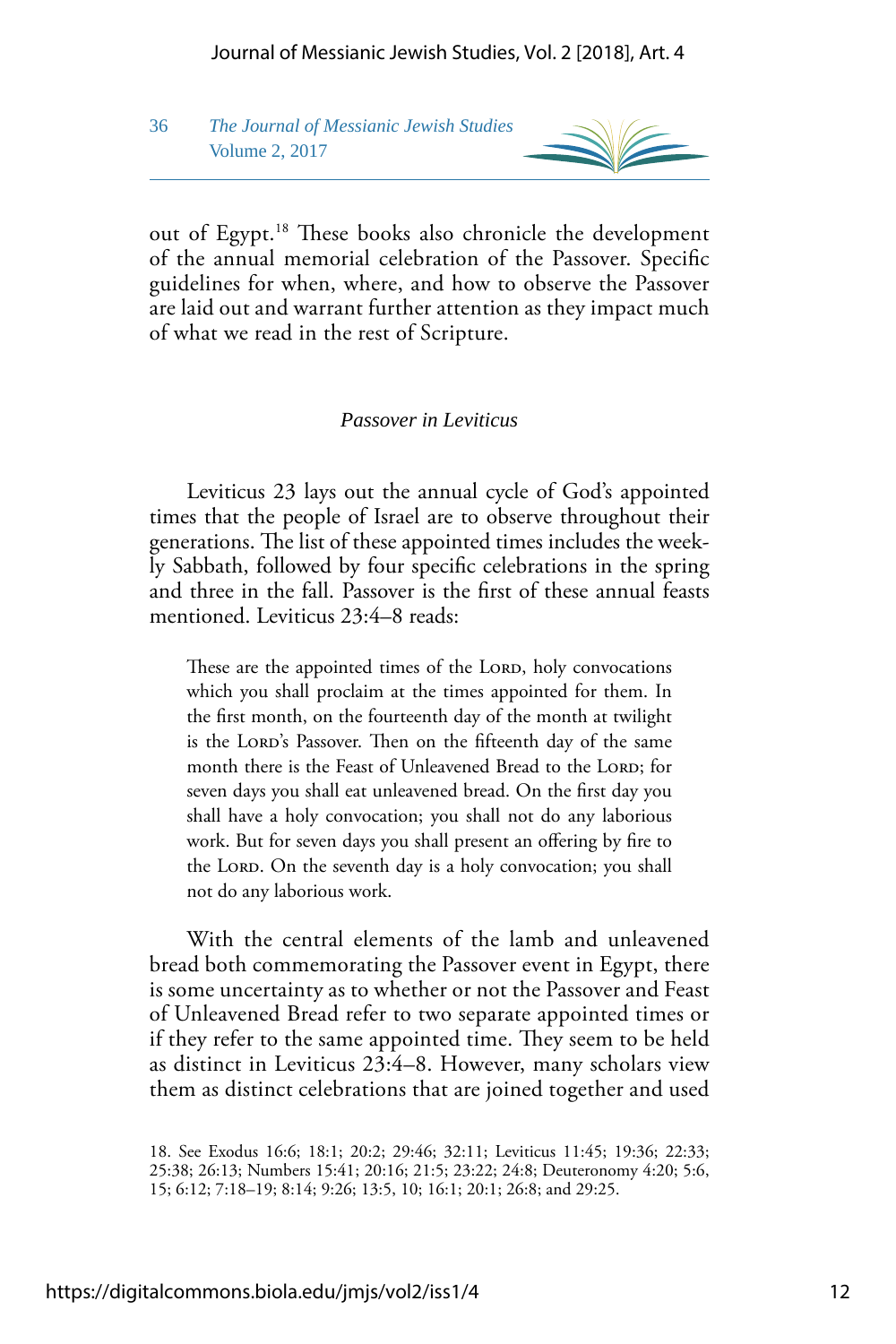

Robert Walter, 37 Passover in the Torah

interchangeably very early on.19 One Jewish view sees more of a grammatical distinction and suggests that the term "Passover" refers to the specifc ofering and the "Feast of Unleavened Bread" to the appointed time itself.<sup>20</sup> The Passover sacrifice will be offered at twilight on the fourteenth, which in Jewish tradition is somewhere between 3:00 and 3:30 p.m. (m. Pesaḥ. 5:1), and then prepared and eaten during the festive meal that follows as the evening of the fifteenth is ushered in. The earliest portions of Scripture show more of a distinction between the two, while they are clearly merged in Deuteronomy and consistently referred in this way afterwards.<sup>21</sup>

This helps us better understand the place of Passover in the shaping of Israel's national worship, as the frst and seventh days will be Sabbaths marked by holy gatherings, with Israel making daily burnt oferings during that time. Also, each of these appointed times has both a material and spiritual signifcance. The feasts are tied to the various agricultural harvest times when Israel will offer the best fruits, produce, and livestock and thank God for providing for them.

The celebration during these eight days highlights some of the great themes of Scripture, including sanctifcation, repen-

 19. Rooker, *Leviticus*, 285. On the separateness of the two festivals, see J. Licht, s.v. A. Rofé, *Mavoʾ le-sefer Devarim* (Jerusalem: Akademon, 1988), 38–40; Nahum M. "*pesaḥ*," in *ʾEntsiklopediah Mikraʾit* (Jerusalem: Mosad Bialik, 1950–88), 6:523–24; Sarna, *Exodus*, JPS Torah Commentary (Philadelphia: Jewish Publication Society, 1991), at 12:14–20 (p. 57). For examples of how the two were used interchangeably by the time of the New Testament, see Luke 22:1, 7, and Mark 14:12.

<sup>20.</sup> For comments on the traditional Jewish view, see Levine, *Leviticus*, 156. The ArtScroll translation of Leviticus 23:5-6 (Scherman, *The Chumash*) is also informative of this view. It reads, "In the frst month on the fourteenth of the month in the afternoon is the time of the pesach-ofering to Hashem. And on the ffteenth day of this month is the Festival of Matzos to Hashem; you shall eat matzos for a seven-day period."

<sup>21.</sup> For specifc mentions of Passover and Unleavened Bread in the Old Testament, see Exodus 12:1–13, 14–20, 21–28, 40–51; 13:3–10; Leviticus 23:5–8; Numbers 28:16–23; Deuteronomy 16:1–7; Ezekiel 45:21; Ezra 6:20–22; 2 Chronicles 30:2–15; and 35:17. A case could be made that the command in Exodus 12:14 for Israel to celebrate the Passover as a "feast" ( ַגח , *chag*) shows the intent to combine them from the inception, due to the limited use of this term when paired with specifc appointed times. Normally, in the Passover context only Unleavened Bread is designated as a feast. They become more clearly fused beginning in the Leviticus 23 portion. See Jacob Milgrom, *Numbers*, JPS Torah Commentary (Philadelphia: Jewish Publication Society, 1990), 371.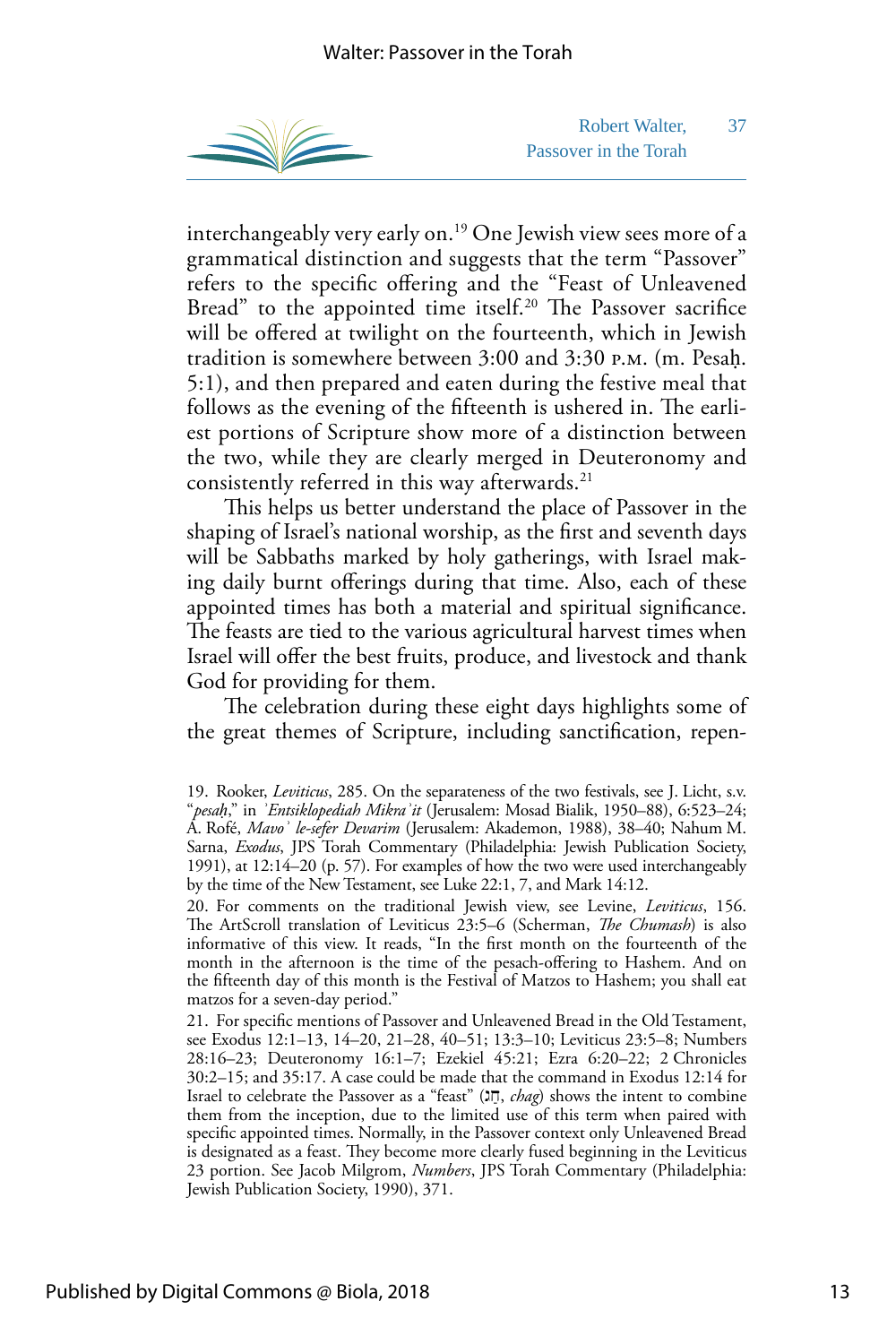## 38 *The Journal of Messianic Jewish Studies* Volume 2, 2017

tance, atonement, and God's presence with His people. Through these appointed times the nation will gather together to honor God for His bountiful spiritual and material provision, making the connection between Israel's relationship with God and the bounty produced by the Promised Land.

These appointed times contain prophetic significance as well, and we fnd major events take place on or around them in the New Testament. Yeshua's death, burial, and resurrection all take place in relation to the Passover, Unleavened Bread, and the Feast of First Fruits. The outpouring of the Holy Spirit occurs during the Feast of Shavuot (Pentecost). In the context of Leviticus 23, Passover is the frst of the annual appointed times. It reminds the children of Israel of their deliverance from Egypt and points forward to ultimate deliverance from sin through Yeshua, "our Passover" (1 Cor. 5:7).

#### *Passover in Numbers*

Interestingly, Numbers 9:1–14 records the Torah's only mention of Israel's observance of the Passover beyond Egypt. This section also mentions an added measure of grace for those who are ritually unclean and unable to observe the Passover at the prescribed time. Instead of observing it on the fourteenth of the frst month, they will celebrate it on the fourteenth of the second month. This tradition became known as *Pesach Sheni* (Second Passover), and we see it observed in the Bible only during the time of Hezekiah (2 Chron. 30:1–27). It's also important to note that this exception only applies to the Passover sacrifce on the fourteenth and not to the observance of the weeklong Feast of Unleavened Bread, which is probably the strongest biblical evidence that shows the two as distinct.<sup>22</sup> They are otherwise viewed as one and the same.

Later in Numbers 28–29, specifc details are provided for how Israel is to offer particular sacrifices at the various prescribed times. These include the regular daily, the weekly Sabbath, the monthly New Moon, and the diferent annual festival sacrifces.

22. Milgrom, *Numbers*, 371.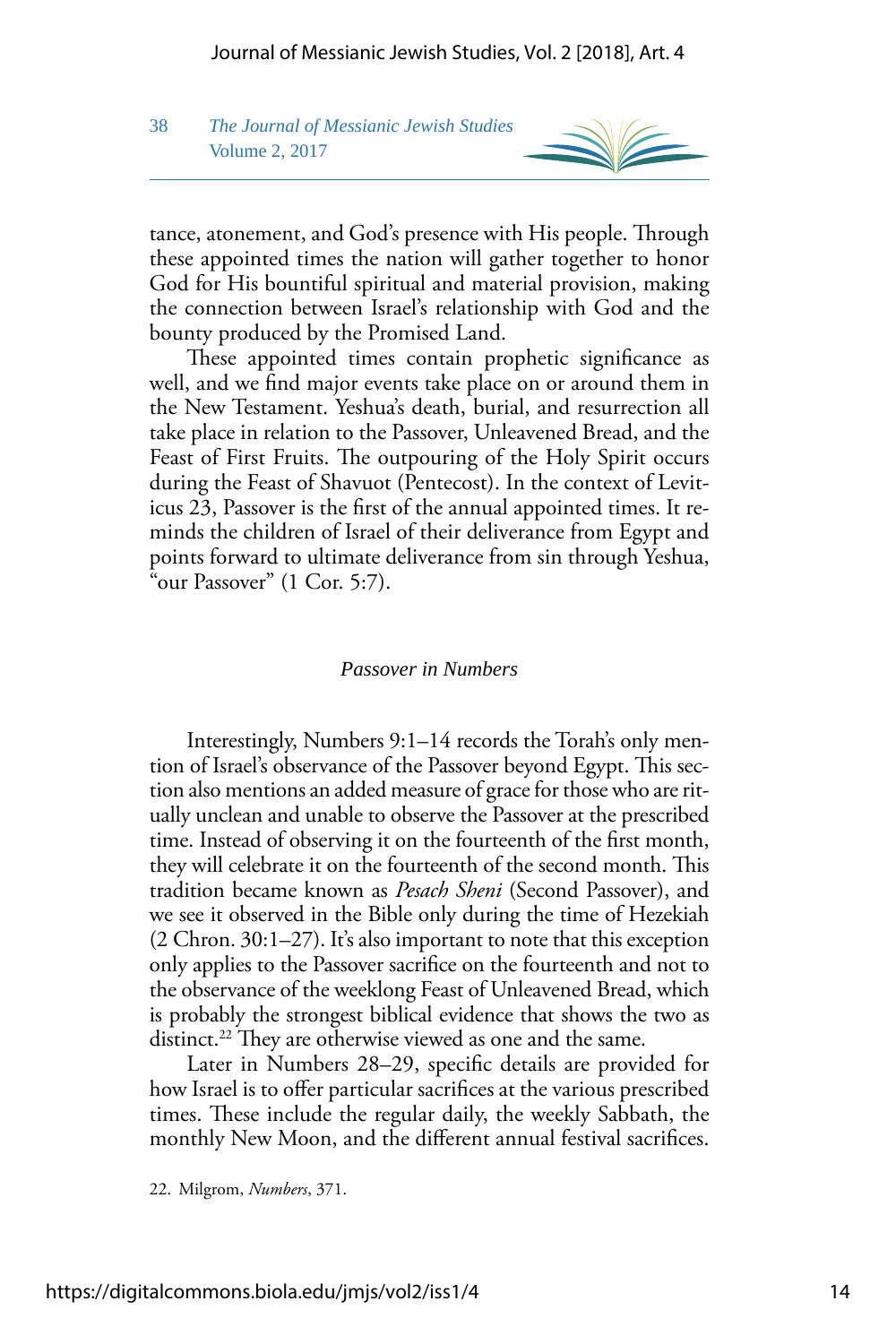

Robert Walter, 39 Passover in the Torah

The daily burnt offerings to be offered during the seven days of Passover, as mentioned in Leviticus 23:8, are expanded upon in Numbers 28:16–25. Each day two bulls, one ram, and seven male lambs will be ofered as whole burnt oferings ( ֹעָהל *,' olah*), along with their accompanying grain offerings. Unlike the Passover lamb ofered on the fourteenth, these burnt oferings are not to be eaten by the priests or the people.

The people will also offer one goat as a sin offering (חַטָּאת, *chatta't*) to make atonement (Num. 28:22), which is eaten by the priests only. This atoning sin offering is most likely meant to assure the ritual purity of the people as they worship, and is distinct from the Passover lamb offered on the fourteenth.<sup>23</sup> According to Numbers 29:39, these special festival sacrifces are in addition to the daily votive, freewill, burnt, grain, drink, and peace offerings. These festival sacrifices serve as the basis for the Rabbinic tradition developed later regarding the *hagigah* sacrifice, referring to the one Lamb offered for the entire nation. $^{24}$ 

#### *Passover in Deuteronomy*

In Deuteronomy 16:1–17, we fnd three components of Passover addressed: (1) the sacrifices offered during Passover and Unleavened Bread; (2) the specifc location where the nation will offer these sacrifices; and (3) that Passover will be one of the three pilgrim feasts, along with *Shavuot* (Weeks) and *Sukkot*  (Tabernacles). Each of these demonstrates how the Passover became more of a national celebration as Israel entered the Land.

The sacrifices mentioned in  $16:1-4$  use wording that is unique compared to the previous passages under discussion. Here the Passover offering is to be taken "from the flock and the herd"  $(v, 2)$ , which will include sheep, goats, and oxen. The Passover offering is also the object referred to in verse 3, where

<sup>23.</sup> Milgrom, *Numbers*, 242.

<sup>24.</sup> See chapter 10, "Passover in Rabbinic Writings," by Zhava Glaser; see also Joseph Tabory, *JPS Commentary on the Haggadah: Historical Introduction, Translation, and Commentary* (Philadelphia: Jewish Publication Society, 2008), 9–10.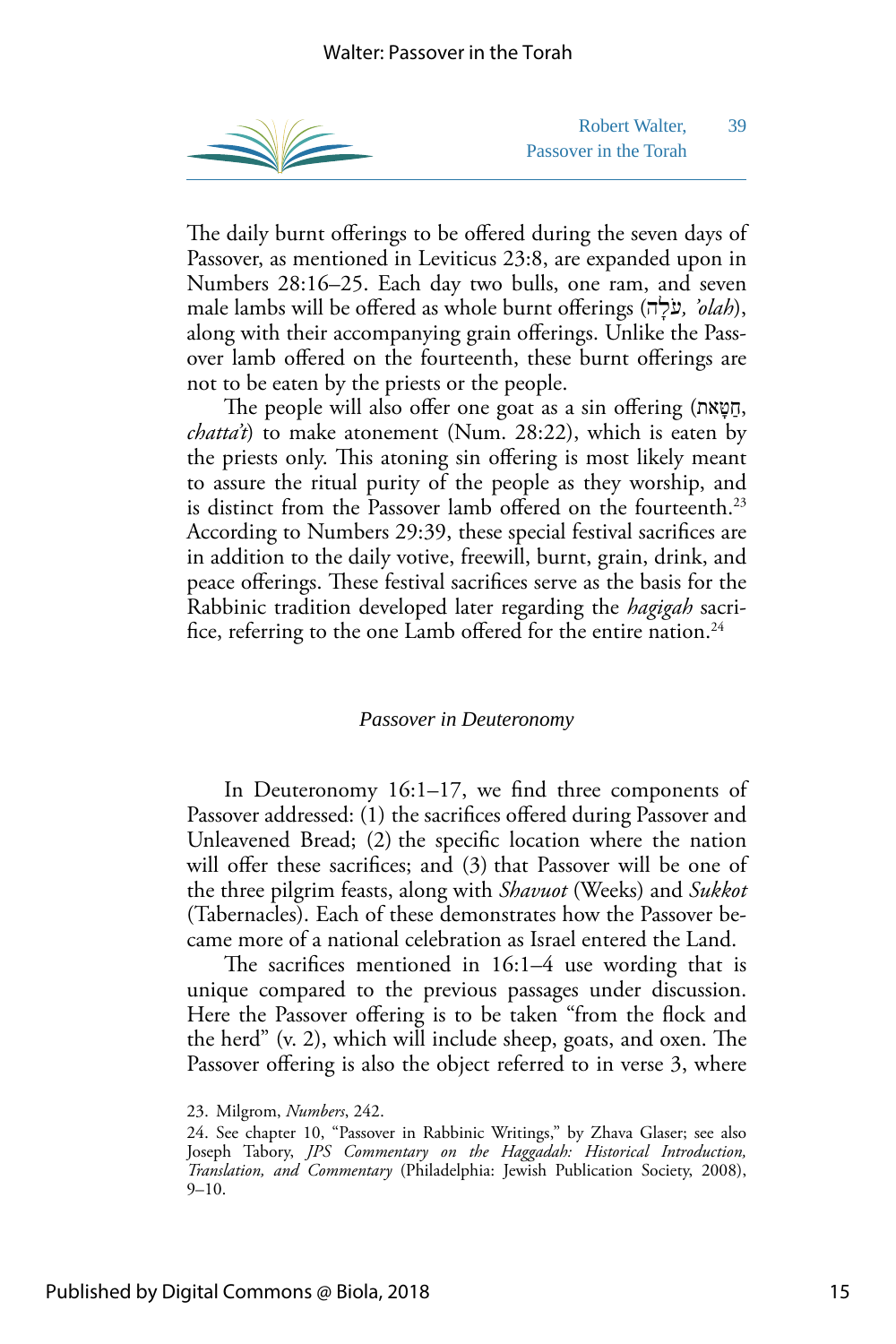# 40 *The Journal of Messianic Jewish Studies* Volume 2, 2017

the text states that "seven days you shall eat with it unleavened bread." This implies that the Passover would be eaten for seven days. If the Passover offering is to be a sheep or goat (Exod. 12:5), and offered only on the fourteenth and completely consumed before the next morning (Exod. 12:10; Deut. 16:4), then how do we reconcile what's stated here in Deuteronomy? There is no clear answer other than suggesting that the word "Passover" is being used as a general umbrella term under which all of the special festival and daily sacrifces fall, including the burnt oferings and peace offerings mentioned in Numbers 28–29.<sup>25</sup>

This portion also mandates that Israel celebrate and offer the Passover at a specifc location. Here it is designated as the place where the LORD your God chooses to establish His name. This phrase is used a number of times in Deuteronomy (12:5; 14:23; 16:2, 6, 11; 26:2), looking ahead to Israel's conquest and settlement of the Land when worship will be centralized in one location. Clearly Jerusalem is in view, as 2 Chronicles 12:13 states later, since the Tabernacle and Temple will be located there. In that place God's presence will be manifest as he draws near to the people and they draw near to Him.

Finally, in Deuteronomy 16:16–17 we see that Passover is one of the three pilgrim feasts, along with Shavuot and Sukkot, when all the males are to go up to Jerusalem to bring their oferings, not coming "empty-handed":

Three times in a year all your males shall appear before the LORD your God in the place which He chooses, at the Feast of Unleavened Bread and at the Feast of Weeks and at the Feast of Booths, and they shall not appear before the LORD empty-handed. Every man shall give as he is able, according to the blessing of the LORD your God which He has given you.

There are a number of similarities between the Deuteronomy 16 passage and Exodus 23:14–19 and 34:18–25. Looking at all three sections together we learn that Israel is to eat unleavened bread for seven days to remember the Exodus from Egypt

<sup>25.</sup> This explanation may also help in interpreting John 18:28. See chapter 5, "Passover in the Gospel of John," by Mitch Glaser.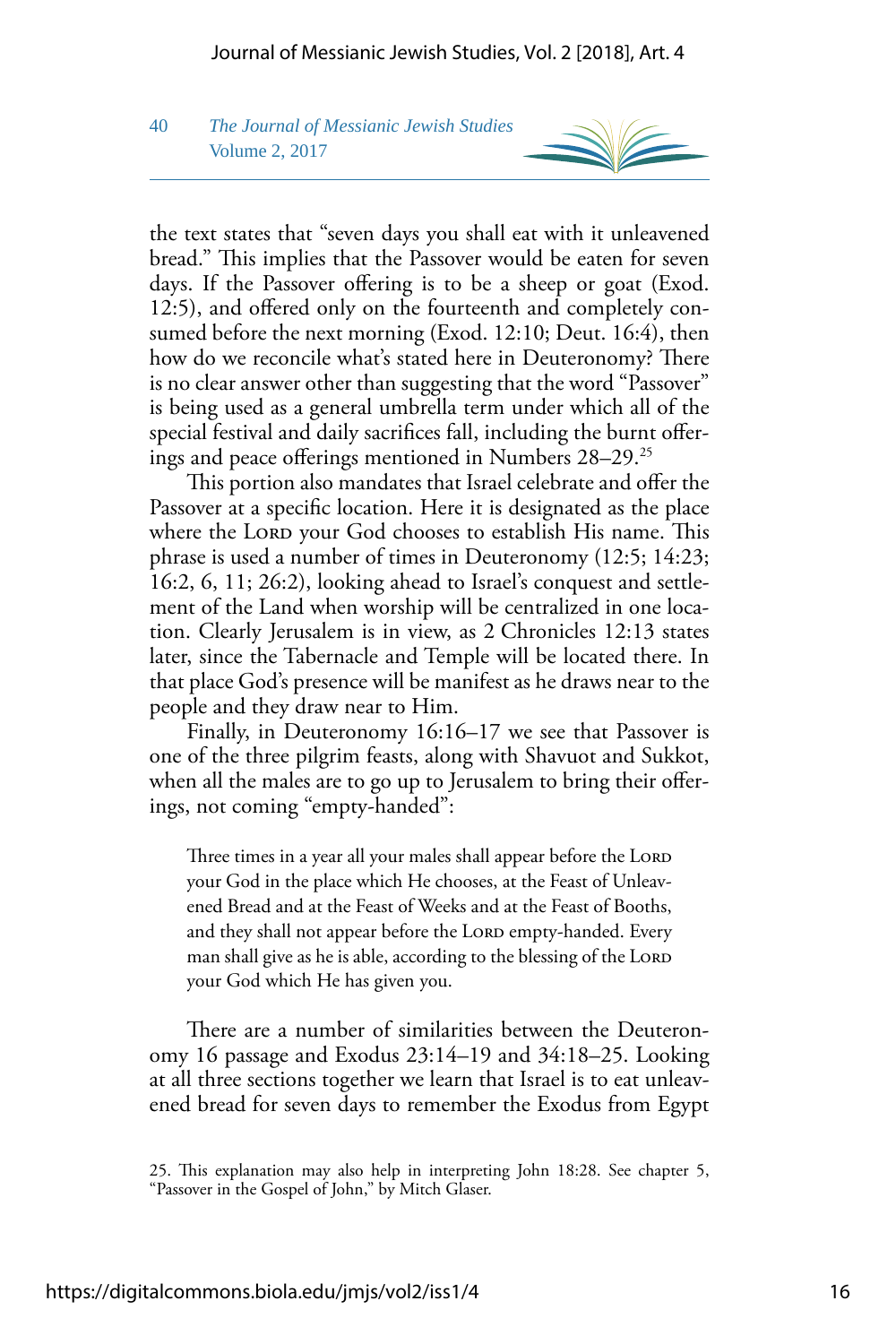

Robert Walter, 41 Passover in the Torah

(Exod. 23:15; 34:18; Deut. 16:3), offer the blood of the sacrifice without unleavened bread and leave none of its fat overnight (Exod. 23:18; 34:25; Deut. 16:4), and rest on the seventh day (Exod. 34:21; Deut. 16:8). Only Exodus 34:19–20 contains the additional command to redeem the frstborn of every womb, memorializing the tenth plague.

Perhaps the most important point here is that Passover/Unleavened Bread, Shavuot, and Sukkot are each designated with the word usually translated "feast" (חַג, chag), but more is literally "pilgrimage." This designation, which is also used for only these three appointed times in Leviticus 23, implies an actual journey that a worshipper takes to a specific cultic site.<sup>26</sup> With the command in each section not to come empty-handed, and cast in the context of Deuteronomy, these three pilgrim feasts portray God as Israel's sovereign King, and the pilgrim Israelite males as His humble servants visiting His residence to pay homage. $27$ That Passover is included as one of these pilgrimages at such an early stage in Israel's covenant history again emphasizes how the focus of Passover observance shifted from individual homes to a national celebration in Jerusalem as time went on.

### PASSOVER AND REDEMPTION IN THE TORAH

This "great deliverance" of Israel from Egypt is a blueprint for how God redeems His people throughout Scripture. In this section we will briefy look at how the pattern found in the Torah is fulflled for individual believers in Yeshua today, and even points to the fnal redemption of the nation of Israel in the future.

#### *Personal Redemption through Yeshua*

God has used the shed blood of the spotless lamb to purchase and regain ownership of the enslaved Israelites, as their

<sup>26.</sup> Levine, *Leviticus*, 156.

<sup>27.</sup> Jefrey H. Tigay, *Deuteronomy*, JPS Torah Commentary (Philadelphia: Jewish Publication Society, 1996), 159.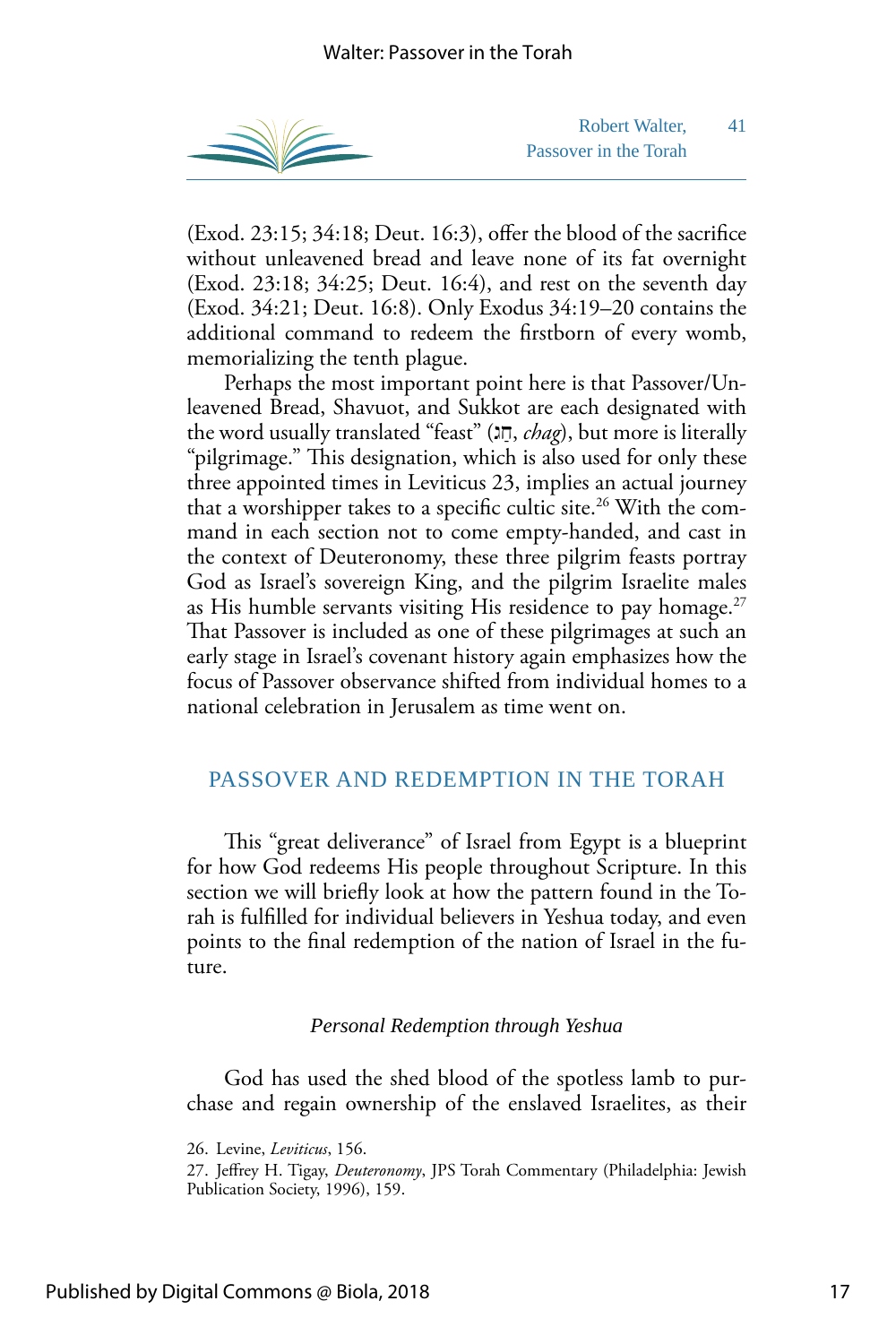# 42 *The Journal of Messianic Jewish Studies* Volume 2, 2017

true owner. It is precisely this pattern that is followed in the New Testament. Yeshua, God's only begotten Son, bursts onto the scene to pay the necessary redemptive price with His own blood, and to proclaim liberty and set free those enslaved to sin—transferring them from the kingdom of darkness into His kingdom. The sacrificial death of Yeshua is brimming with Passover connections. John declares that Yeshua is the "Lamb of God who takes away the sin of the world" (John 1:29). The death, burial, and resurrection of Yeshua all took place during the Passover / Unleavened Bread week.<sup>28</sup> And Paul boldly declares, "For Christ, our Passover lamb, has been sacrifced." (1 Cor. 5:7 ESV).

The entire New Testament portrayal of Yeshua's sacrifice also seems to follow the pattern of the four promises from Exodus 6:6–7 outlined above. Through Yeshua, God sets His people free from slavery to sin, brings His people out from under the burdens of sin, and pays the redemptive price for sin. Even the later promise from Exodus 6:8 of God taking His people to Himself and bringing them into the Promised Land serve as a template for the experience of the New Covenant believer as we are His possession as well, being guided toward our promised inheritance (Eph.  $1:14$ ).<sup>29</sup>

#### *Israel's National Redemption through Yeshua*

There is a method of Bible interpretation known as *typology,* or pattern fulfllment. It suggests that Old Testament ideas, events, objects, or people serve as a pattern for a greater fulfllment that comes later in God's redemptive history.

It appears that Israel's national redemption at Passover may serve as a type for both the redemption experienced by believers and also for Israel's future national redemption through Yesh-

<sup>28.</sup> For further details on Yeshua's death during the Feasts of Passover / Unleavened Bread, see chapter 4, "Passover in the Gospel of Luke," by Darrell L. Bock, and chapter 5, "Passover in the Gospel of John," by Mitch Glaser.

<sup>29.</sup> I suggest that going through the waters of baptism relate to, and, in a way, reenact the crossing of the Red Sea (1 Cor. 10:2); and the parallels between the giving of the Torah at Sinai and the giving of the Spirit in Acts 2 are too many to mention here, but they reinforce the similarities shared by those redeemed by the lamb in Egypt and those redeemed by Yeshua.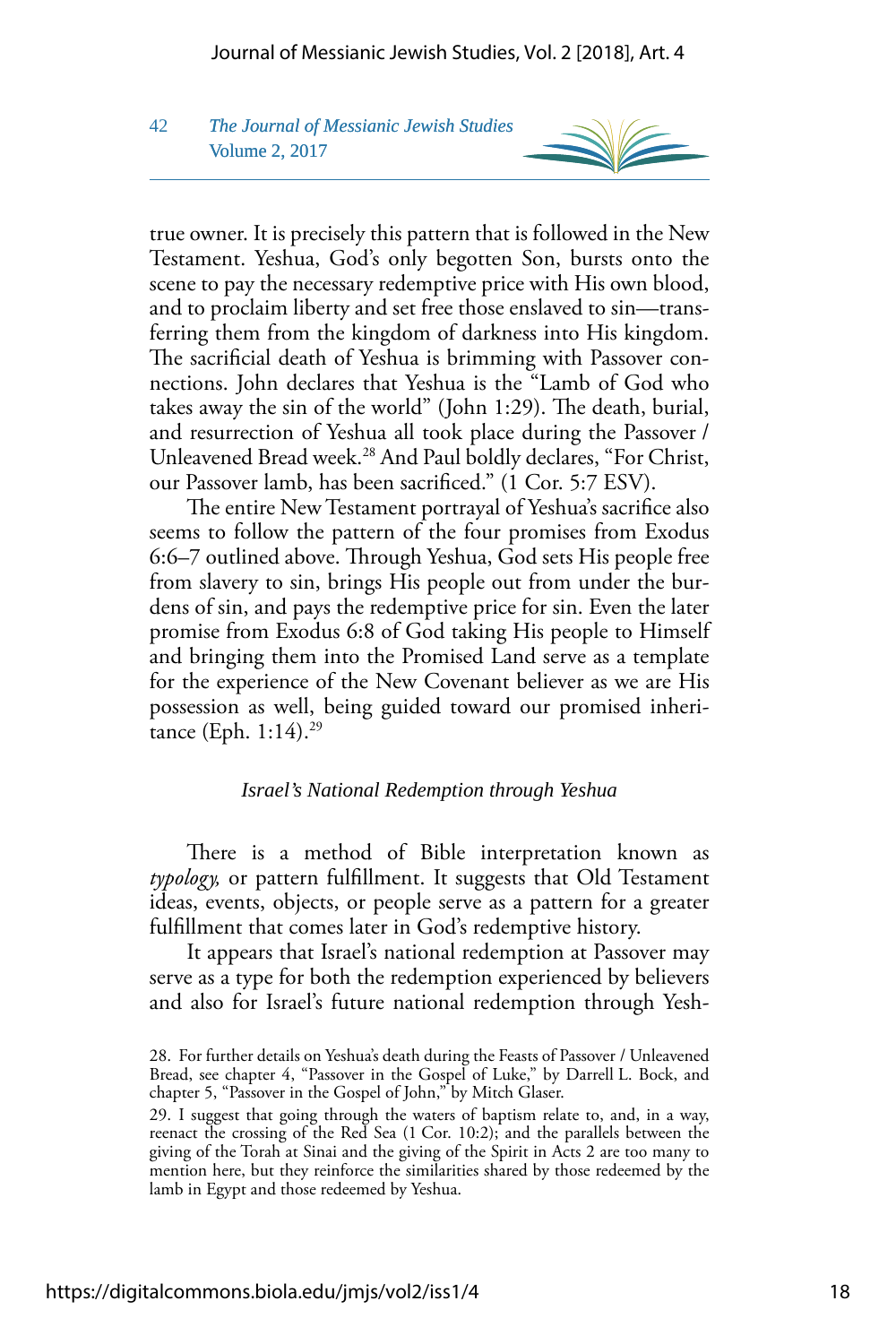

Robert Walter, 43 Passover in the Torah

ua. Crucial to this suggestion is viewing the Joseph narrative in Genesis and Passover narrative in Exodus as bound together in one continuous narrative that holistically points to the larger redemption achieved through the Messiah. We can trace the events from Joseph through the Passover and compare them to the Messianic ministry of Yeshua to help flesh out this idea.

Both Jewish and Christian sources view Joseph as a type of the Messiah. While the New Testament does not explicitly refer to Joseph as a type, many Christian sources point out the numerous parallels between Joseph and Yeshua, highlighted by God's use of the suffering of each to achieve His purposes.<sup>30</sup> In Jewish thought, the concept of the *Mashiach ben Yosef* (Messiah son of Joseph) took shape during the Talmudic era, between 200 and 500 c.e. In rabbinic theology, this Messianic fgure is believed to sufer and die in the eschatological battle between the people of Israel and their enemies, only to be resurrected by the kingly messiah fgure, *Mashiach ben David* (Messiah son of David), at the inauguration of the Messianic age (b. Sukkah 52a). In both views, Joseph serves as a sufering-servant-type fgure.

With this in mind, we can highlight some key points in the Joseph and Exodus narratives. First, Joseph is rejected by his brothers because of his prophetic dreams that foretell his exaltation and their submission to him. As a result, he sufers greatly but rises to prominence due to God's sovereign hand working to preserve life, to preserve a remnant, and to bring about a great deliverance (Gen.  $45:5, 7; 50:20, 24-25$ ). The rejection of Joseph ultimately results in God's covenant people leaving the Promised Land and residing in a foreign land for more than 400 years. As mentioned above, with his dying words Joseph utters a statement of prophetic hope and promise for Israel. The chosen people will not remain in Egypt, but instead God will reverse their exile. Through the Passover, Israel experiences a national redemption and deliverance. Israel is freed from slavery and brought back to the Promised Land.

There are striking similarities between this outline and the outworking of the New Covenant through Messiah's two com-

<sup>30.</sup> For example, see comments in K. A. Mathews, *Genesis 11:27–50:26*, outline section XII, "Jacob's Family: Joseph and His Brothers (37:2–50:26)."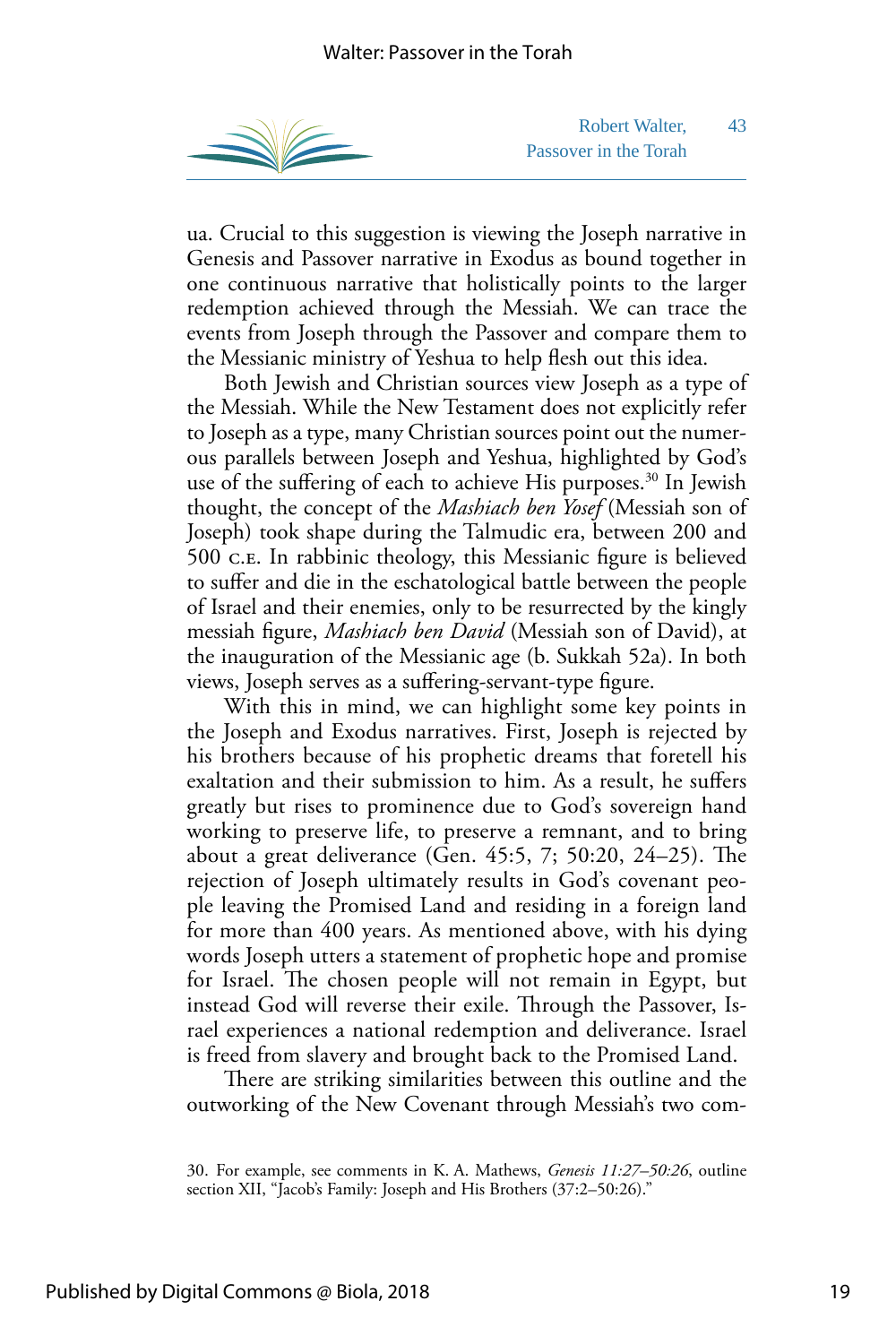## 44 *The Journal of Messianic Jewish Studies* Volume 2, 2017



ings. Like Joseph, Yeshua is beloved by the Father. Just as Joseph is rejected by his brothers because of his exalted role, $31$  Yeshua goes to His own and His own do not receive Him, instead rejecting His claim to be Messiah (John 1:11; Mark 14:62). In John 15:25, Yeshua describes this rejection as "baseless hatred," claiming that it fulflls what is written in Psalm 69:4 (verse 5 in the Hebrew Bible).

Just as he has done with Joseph, God has sovereignly used the sufering of Yeshua to bring blessings and life (Acts 4:17). And just as Israel's leaving the Promised Land is somehow related to Joseph's rejection by his brothers and the redemptive role he eventually plays in Egypt, so the nation of Israel has experienced exile from the Promised Land as a result of their leadership's rejection of the Messiah Yeshua.32 Within a generation of Yeshua's rejection by Israel's leadership, the Second Temple was destroyed in 70 c.e., and the Jewish people were dispersed as the Romans leveled Jerusalem in 135 c.e. Interestingly, one of the primary reasons given by Rabbinic sources to explain this expulsion of the Jewish people from Israel is the "baseless hatred" each man had for his neighbor (see b. Yoma 9b). There is truth in that statement, as evidenced by the many factions of Jewish people during the Second Temple period. Further the Jewish leaders were guilty of a far greater *baseless hatred* of the one who claimed to be the promised Messiah.

Tankfully, for the past two thousand years God has not left Israel without hope. Just as Joseph transmitted words of hope about a visit from God and a great deliverance for His people, so too there are a number of words of hope for the nation of Israel in the New Testament beyond their rejection of Messiah. In Matthew 23:37–39 (cf. Luke. 13:34–35), Yeshua asserts that Jerusalem will see Him again when she greets Him with blessings. In Acts 3:19–21, Peter looks forward to the return of Yeshua and the full restoration of all things as God told through the holy prophets of old, a reality that includes the fulfllment of all of Israel's national promises. And in Romans 11:25–27, Paul

<sup>31.</sup> Sailhamer notes that Joseph's brothers rejected him specifcally because they despised his dreams, which cast them as bowing down to Joseph. See Sailhamer, "Genesis," 274.

<sup>32.</sup> Michael L. Brown, *The Real Kosher Jesus* (Lake Mary, FL: FrontLine, 2012), 55.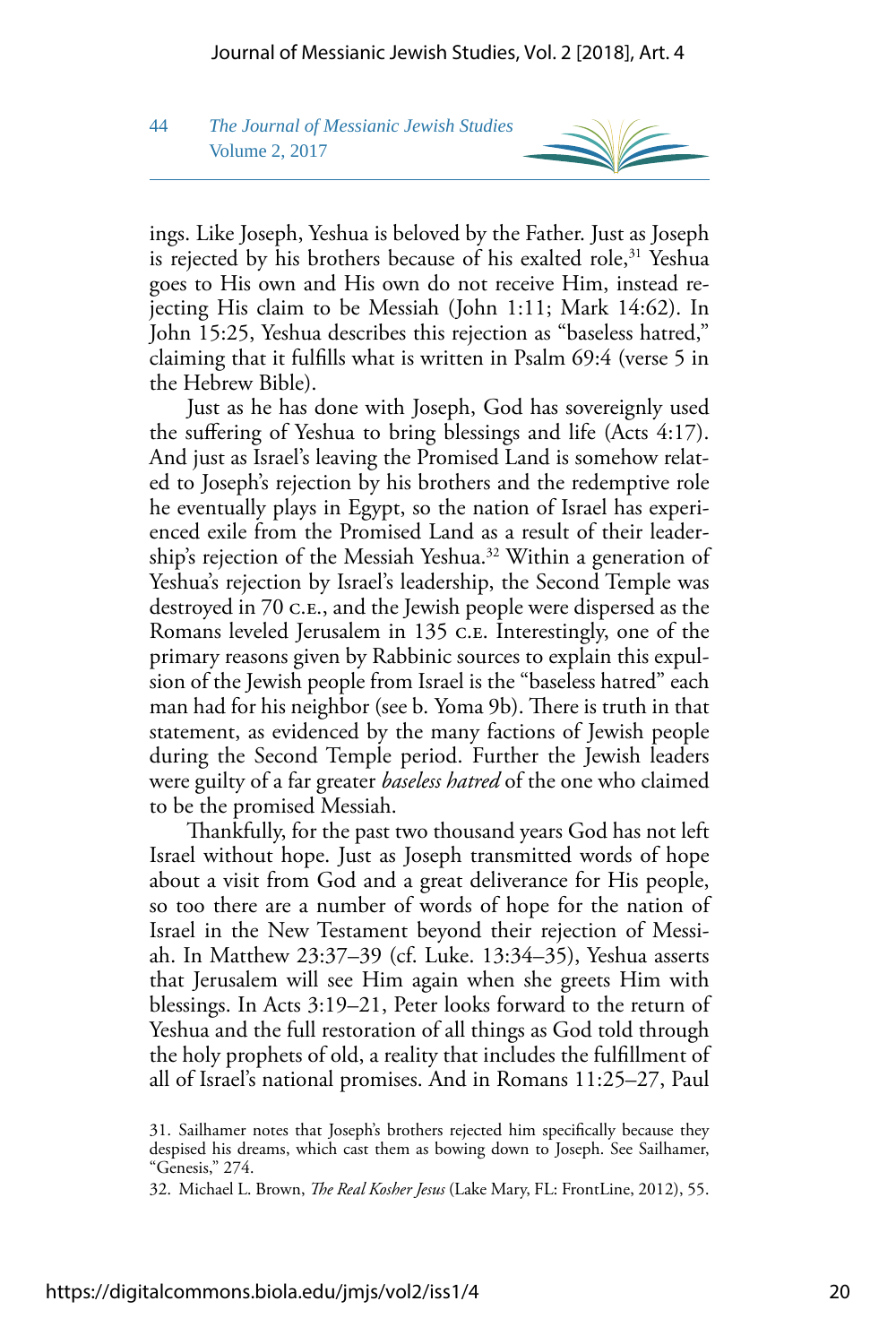

Robert Walter, 45 Passover in the Torah

clearly speaks of the future redemption that the nation of Israel will experience at the return of Yeshua.

Joseph's words of hope fnd fulfllment through the blood of the lamb at Passover as Israel is set free from Egypt and brought back to the Promised Land. The New Testament's words of hope will fnd fulfllment through the blood of Yeshua our Passover Lamb when the nation of Israel returns to the Land and is redeemed by His blood (Deut. 30:1–10; Ezek. 37:1–14; Rom. 11:25–27). Tis includes the redemption already provided through Yeshua in the frst coming, characterized by many nations experiencing the blessings of the New Covenant, and it will fnd its completion when God visits once again to release the nation of Israel from bondage to sin at the second coming of Messiah. God will once again use what was meant for evil to bring about a great deliverance for Israel.

## **CONCLUSION**

The Passover is the fundamental act that defines the very meaning of redemption in the Torah. It is the story of how God sets His people free from slavery and bondage, how He reacquires that which is His, and how He brings His people to Himself to enjoy a close covenant relationship. As members of the New Covenant, we have much to consider when we read, study, and celebrate the Passover. Not only are we looking back to this event as a remembrance of what God did for Israel in the past, and what God has done for us through Yeshua, but we are also rehearsing what God will do at the Messiah's return. We are looking ahead to that glorious moment when the nation of Israel, that for so long has rejected the Messiah, will experience its ultimate release from sin, slavery, and death.

The Passover as described in the Torah has become the pattern whereby all of Israel will understand the meaning of redemption. The national redemption of the Jewish people from Egyptian bondage looks forward to a greater redemption that has come through the sacrifce of the Lamb of God, who takes